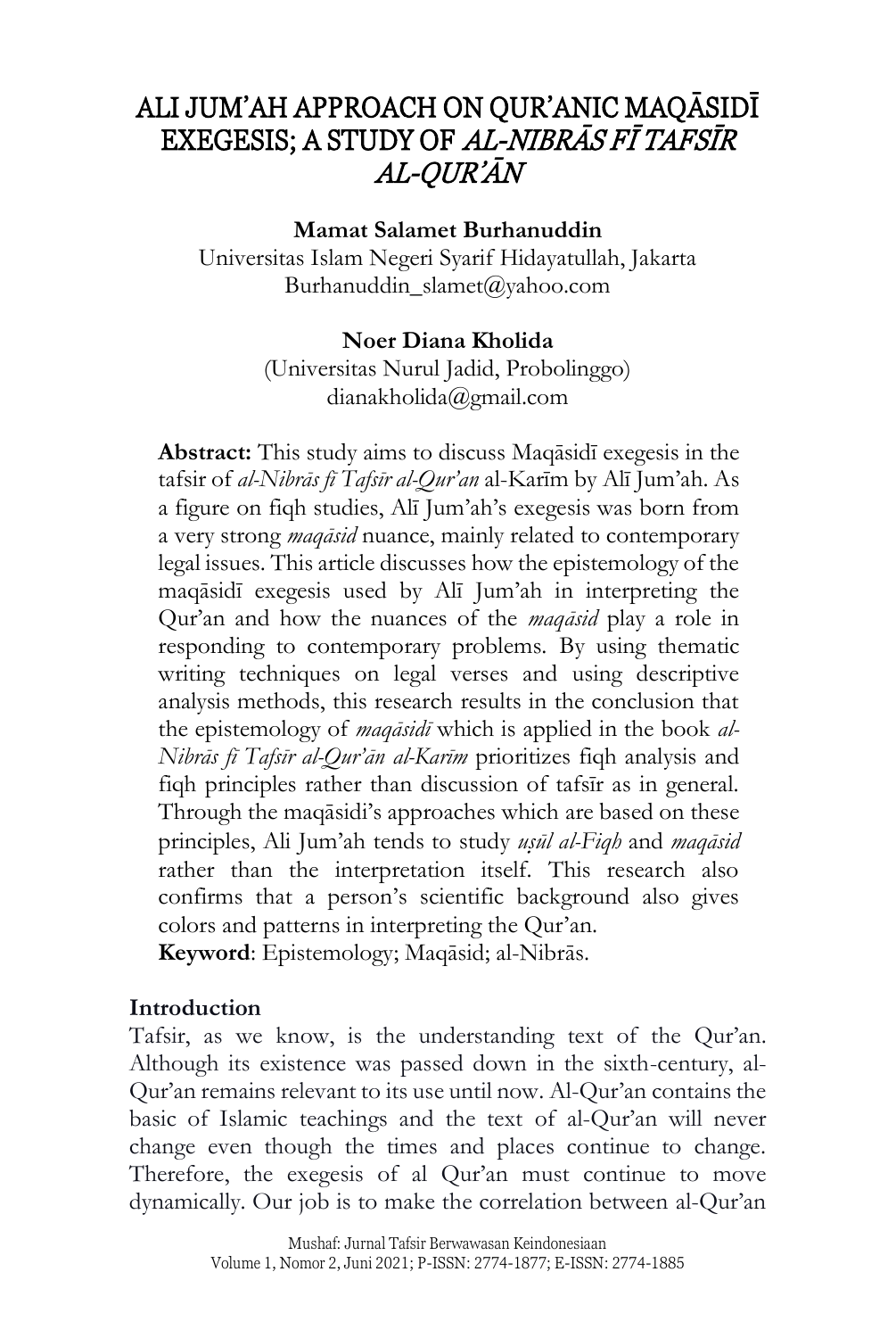and the situation today. According to M. Quraish Shihab, al-Qur'an must be interpreted according to its character, the nation's cultural personality, and its development, so that al-Qur'an could be helpful in the contemporary world.

Referred to the opening of al *Nibrās fī tafsīr al-Qur'ān* by Ali Jum'ah, an Egyptian mufti, al-Qur'an is a book that emits miracles. Scholars and scientists helped to study and understand al-Qur'an. So, it gives rise to a variety of methods through approaches chosen by the *mufassir*. Then it can confine interpretation aspects, such as philosophy, science, education, character, theology, and mysticism aspect. Of course as a mufti, Ali Jum'ah was considered a scholar of *us*}*ūl al-Fiqh. Us*}*ūl al-Fiqh* is the method of enforcing the laws relating to *qiyās al-Shar'ī* which needed logical argumentation and philosophy. By it, *us*}*ūl al-Fiqh* always open-growing. Muhammad Arkoun said that *usūl al-Figh* and other religious sciences have to open themselves to a discovery in the social sciences and society.<sup>1</sup> According to Ibnu Saraqah's view about "*wajhan kathīran*", it means that all sides in al-Qur'an contain lessons and truths. There is nothing bad on al-Qur'an side, although there are considerable differences of opinion between scientific minds of the al Qur'an  $mirale<sup>2</sup>$ 

The differences in the product of the interpretation of the al-Qur'an caused by a broad understanding of al-Qur'an as a science, and also another factor of that is many people study al-Qur'an from various sciences then it causes a new interpretation of al-Qur'an studies and products to appear. This new interpretation product causes many problems such as *mufassir's* disposition, the conditions of social-culture that it faces, politic, science and information of revolution, and time and context where the interpretation appears. Naturally, as mentioned in the first paragraph before, then interpretations work that has colored the Islamic treasure will bring up many differences in terms of features, approaches, methods, and applications, which is bound to happen

<sup>1</sup> Mohammed Arkoun and Robert D Lee, *Rethinking Islam: Common Questions, Uncommon Answers* (New York: Routledge, 2019).

<sup>2</sup> Noor Zaman et al., "Islam and Nationalism: A Contemporary View," *Interdisciplinary Journal of Contemporary Research in Business* 4, no. 5 (2012).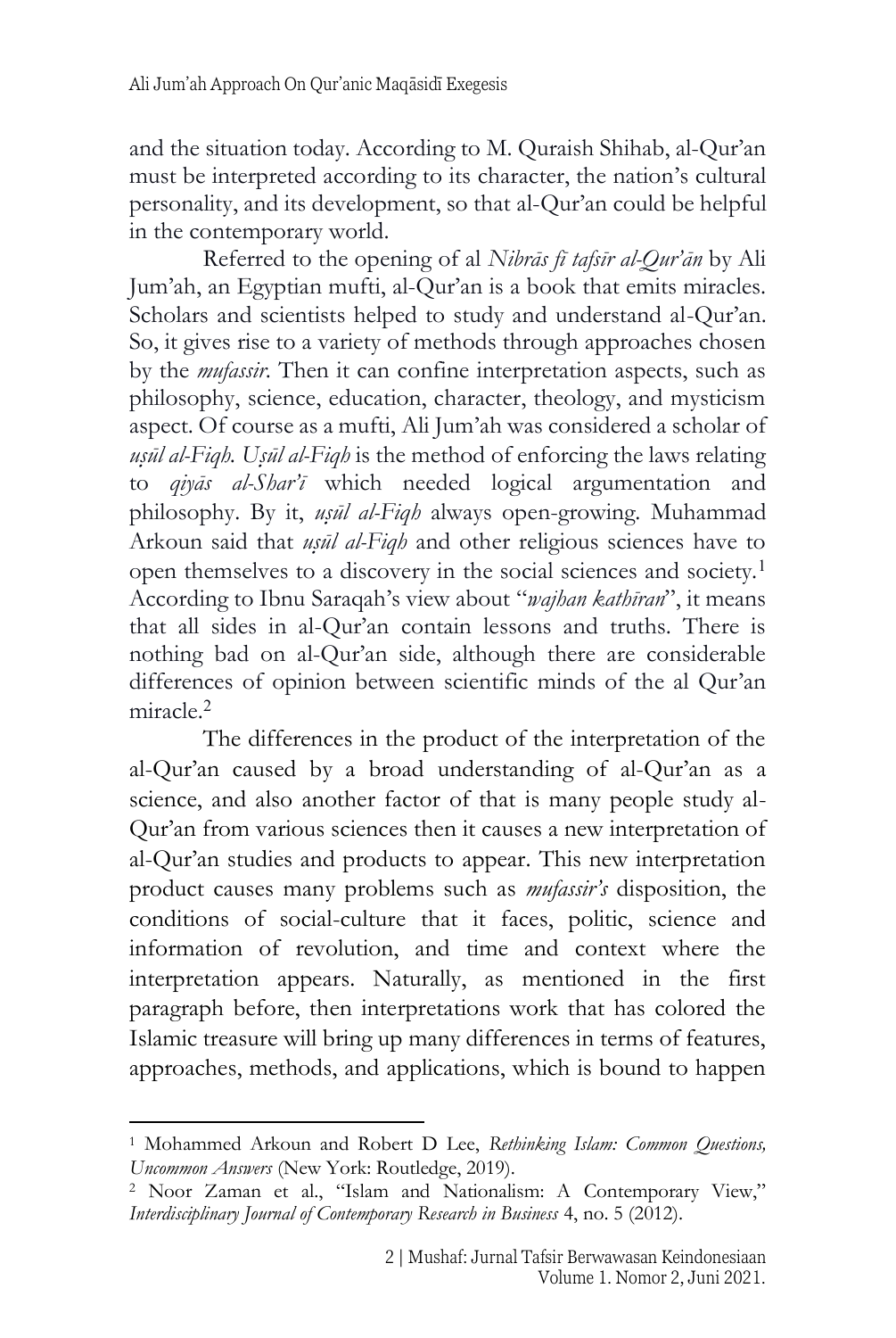in its own time. But one thing that should not be forgotten is interpretation development is influenced not only by the development of the times and conditions but also by the changes and development of epistemology (taghayyur wa tatawwur al-Tafsīr bi *taghayyur wa tat*}*awwur nuz*}*um al-ma'rifi*).<sup>3</sup>

Something that must be learned is the truth of the interpretation method applied by *mufassir* in explaining and responding to the phenomenon for problematic societies is one of the attempts to keep al-Qura'n interpretation from fallacy. That is because of development of al-Qur'an interpretation method is due to distinct tendencies, scientific motivations, and each time and environment of *mufassirs*. Therefore interpretation epistemology study is important to prioritize how a method and the basis of interpretation is used. Furthermore, the study that profoundly influences an interpretation in *al-Nibrān* is how someone understands the theories of sciences such as *usūl*, philosophy, *maqās*}*id*, and *fiqh*.

It's obvious, that tafsir has a long story, going through various stages and intervals so then it reaches its form like we look today. Al Qur'an interpretation continues into a time when science flourished until there are many *mufassir* who interpreted al Qur'an according to their desires. Each *mufassir* directs his interpretation according to their expertise in their mastered branch of science then it brings terms of interpretation out.<sup>4</sup> Furthermore, the presence of social-history situation differences where *mufassir* lives, the existence of education factor for each *mufassir* also interfere to colored in the various term. Even the situation of politics that occurred when the *mufassir* did his interpretation work also gave a very strong color to his interpretation product.

The paradigm of al-Qur'an interpretation epistemology will be interpretation epistemology that has methodological integration so that Harun Nasution wishes that an *ijtihād* door be opened

<sup>3</sup> Navid Kermani, "From Revelation to Interpretation: Nasr Hamid Abu Zayd and the Literary Study of the Qur'an'," *Modern Muslim Intellectuals and the Qur'an*, 2004, 169–92.

<sup>4</sup> Ahmad Fawaid and Thoriqotul Faizah, "A Sociolinguistic Analysis of Sword Verses," *Al Quds Jurnal Studi Al-Qur'an Dan Hadis* 5 (2021): 119–40, https://doi.org/1 http://dx.doi.org/10.29240/alquds.v5i1.2315.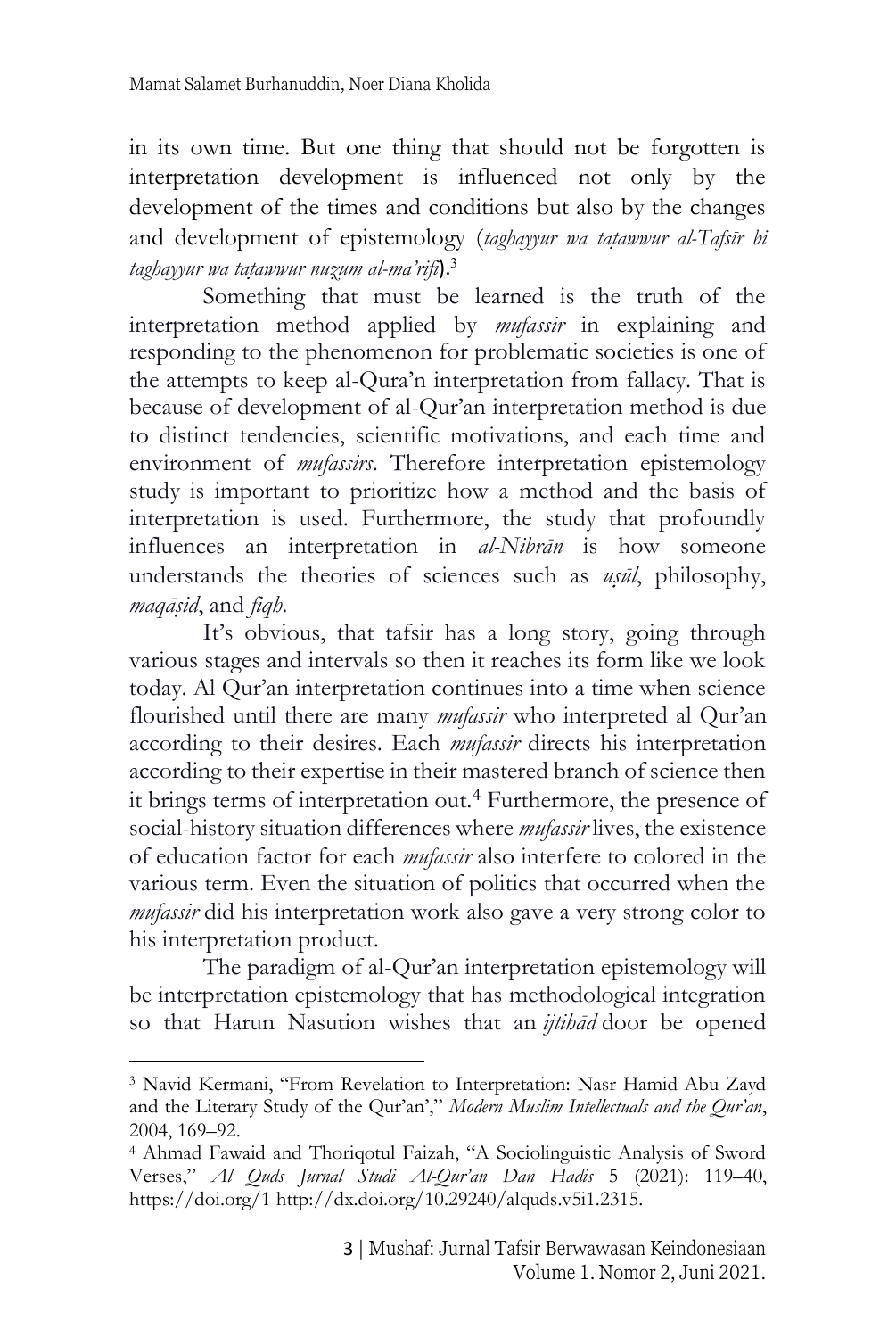through Islamic understanding in various aspects can be applied through this epistemology. Harun Nasution also ever offered the importance of collective ijtihad for the future renewal of Islam. So the collective ijtihad and integration of methodologies in Islamic studies and this matter, methodologies could complement each other for the development of science, renewal, and Islamic civilization to the future. Even when it comes to *ijtihād* and *al-Tajdīd* in the methodological aspect, it seems that this is important. It means, in his work, Harun Nasution states that epistemology is the science that describes what knowledge is and how to get it.<sup>5</sup>

This research will discuss about the epistemology of al-Nibrās exegesis by Ali Jum'ah, from the aspects of the method, the tendency of interpretation, and at the end this article will present some examples of interpretation. As far as the researcher knows, there are not many articles that discuss the interpretation of *alnibrās—*although it is possible that has been written by several researchers. Thus, this research is relevant and important to be published. This research will also reveal the extent to which a person's tendency affects the product of interpretation.

#### **Epistemological Discourse of Quranic Exegesis**

Al-Qur'an is a glorious book. It can answer every problem of societies which according to Allah's arrangements inside, the text that will never change and can be held until the end of days. Abdullah Darras, described that every verse of al-Qur'an is diamond. Every angle emitted a different light from what was in the other corner.<sup>6</sup> It is an interpretation of al-Qur'an that means it as a back on Islam humanity. We are required as successors of Bani Adam to continue to study and learn al-Qur'an in the best possible way that can be able to bring order among mankind. The more contemporary people want to study al-Qur'an, the more problems

<sup>5</sup> Anshori Anshori, "Penafsiran Ayat-Ayat Ibadah (Studi Pemikiran Tafsir Harun Nasution)," *Nun: Jurnal Studi Alquran Dan Tafsir Di Nusantara* 6, no. 2 (2020): 211– 39.

<sup>6</sup> Ahmad Fawaid and Nafi'ah Mardlatillah, "Bias Ideologis Tafsir Hizb Al-Tahrīr," *MAGHZA: Jurnal Ilmu Al-Qur'an Dan Tafsir* 5, no. 2 (2020): 184–209, https://doi.org/10.24090/maghza.v5i2.4243.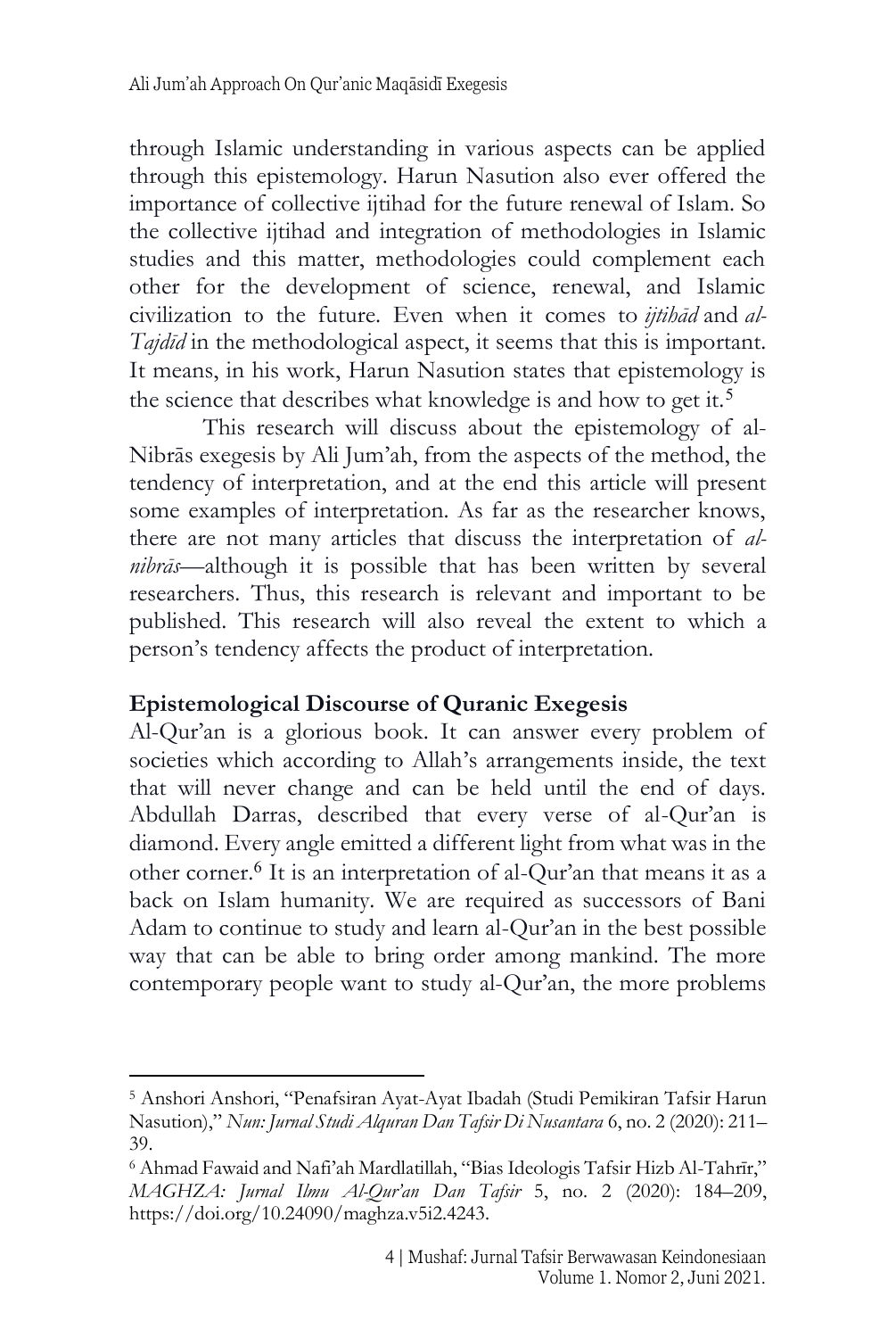there are for them because the problems that take place will always grow with age.<sup>7</sup>

On the other hand, al-Qur'an didn't pass down directly, but it went through a long process. It needed 23 years which was divided into two periods, that is Makkah and Madinah periods.<sup>8</sup> That also will impact to verses of al-Qur'an, then produce the theory of Mecca and Medina verses. One of the sciences that needed to understand the verses of al-Qur'an then produce work is interpretation (*Ilm al-Tafsīr al-Qur'ān*). It can systematically exhume al-Qur'an. There is two-step that used to explore the content of al-Qur'an, are tafsir and takwil. Tafsir is mufassir's effort to think and find meanings and messages in the text of al-Qur'an verses and explain that is not be understood yet from those verses suitable for human abilities. While takwil seeks to choose and defer meaning from the one seen to the other with the argument requiring it.<sup>9</sup>

The main purpose of any attempt to interpret al-Qur'an, from then until now, was describing Allah's will and its operationalization in *aqīdah* science and laws of religion that conceived, and the ethical value and civility brought by al-Qur'an for the improvement and purges of the human soul.<sup>10</sup> Aqidah is one of the most important sciences in Islam as the beginning of its expanding human intellect. It means *aqīdah* is a science that will later influence a paradigm or mindset of humans. And that also affected interpretation work.<sup>11</sup>

Tafsir comes from a verb (*fi'il*) *fassara yufassiru tafsīran* that means to interpret. In the sense of language (etymology, *lughah*) tafsir has some meaning, there is information (*al-idah*) and

<sup>7</sup> Abdul Mustaqim, "The Epistemology of Javanese Qur'anic Exegesis: A Study of Sālih Darat's Fayd Al-Rahmān," *Al-Jami'ah* 55, no. 2 (2017): 357–90, https://doi.org/10.14421/ajis.2017.552.357-390.

<sup>8</sup> Mannā' Khalīl Al-Qattān, *Mabāhith Fī 'Ulūm Al-Qur'Ān* (Kairo: Maktabah Wahbah, 2000), 65.

<sup>9</sup> Ahmad Zainal Abidin and Eko Zulfikar, "Epistemologi Tafsir Al-Jami'li Ahkam Al-Qur'an Karya Al-Qurthubi," *Dalam Jurnal Kalam* 11, no. 2 (2017).

<sup>10</sup> Islah Gusmian, "Epistemologi Tafsir Al-Qur'an Kontemporer," *Al-A'raf: Jurnal Pemikiran Islam Dan Filsafat* 12, no. 2 (2015): 21–32.

<sup>11</sup> Ahmad Fawaid, "Filologi Naskah Tafsîr Bi Al-Imlâ' Surat Al-Baqarah Karya Kyai Zaini Mun'Im," *Jurnal Studi Ilmu-Ilmu Al-Qur'an Dan Hadis* 20, no. 2 (2019): 143, https://doi.org/10.14421/qh.2019.2002-02.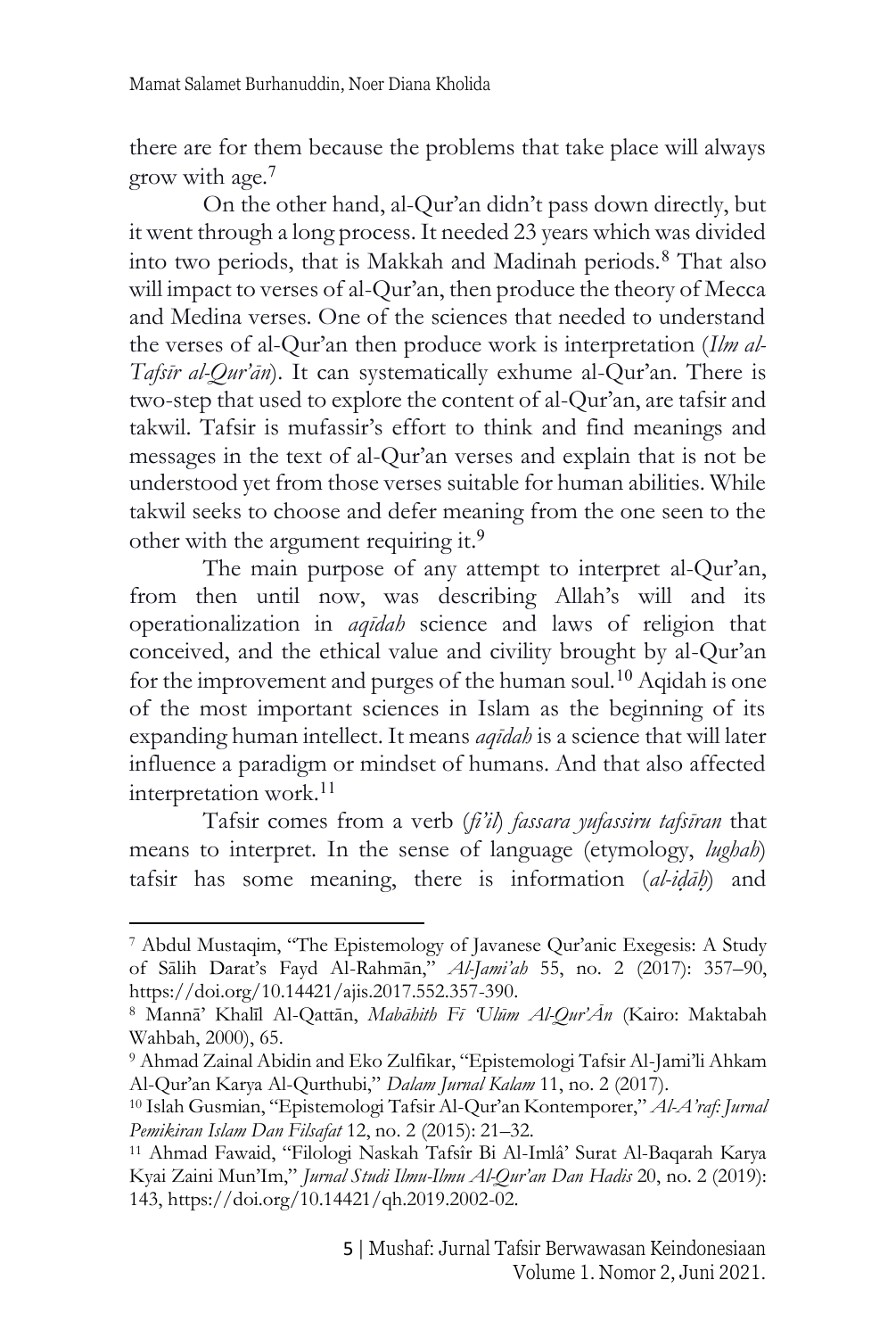explaining (*al-bayān*), describing and declaring, *al-bayān wa al-kashfu* (explaining and exposing), *al-ibānah wa kashf al-mught*}*ī* (explaining and exposing something that's covered).<sup>12</sup> The word tafsir in a form like this appears only once in al-Qur'an, that is Q.S al-Furqān (25): 33. It means "*kashf al-mughatta*" (to unlock what is shut) inside the oral Arabian, based on Nasr Baidan.<sup>13</sup>

According to al-Zarkashī, tafsīr in the grammatical term is to show and reveal. Unveil the meanings in al-Qur'an that still need to be interpreted as the human problem grows more and time will also be a lot of critical thinkers.<sup>14</sup> According to Imam al-Suyuthi, three aspects would give rise to the glory of the attempt to interpret, *first*, if it's viewed from the subject at hand, the topic was about kalam of God. This kalam of god would cheapen the lessons like multipurpose mining goods, he would also be like justice—breaking judge, and his wonders would never cease. *Second*, when it's viewed from an aspect of the objective, the object can bring lasting happiness. And *third*, if it's fashioned from the aspect of its importance, then the perfection of both earthly and ukhrawi both sooner and later would require the knowledge of shari'at and the corresponding religious knowledge of god's book. That is of enormous importance for the progress and development of Muslims. Therefore it was a great concern for the scholars to dig up and understand the meanings contained in this holy book.<sup>15</sup>

Terms of epistemology come from the Greek term: *episteme* (knowledge) and *logos* (words, mind and science). The Greek verb of episteme comes from an episodic verb that has meaning sit, place, or put down. The literal meaning of *episteme* means knowledge as an intellectual effort to elevate something to its proper position. In addition to *episteme*', the word that means knowledge is also applied to genosis'. In a history the term of epistemology has also been called genocyology. As a philosophical study that makes a critical and analytic study of the fundamentals of theoretical

<sup>12</sup> Al-Qattān, *Mabāhith Fī 'Ulūm Al-Qur'Ān*, 91.

<sup>13</sup> Nashruddin Baidan and Erwati Aziz, *Metodologi Khusus Penelitian Tafsir* (Yogyakarta: Pustaka Pelajar, 2016), 21.

<sup>14</sup> Badr al-Dīn Al-Zarkashī, *Al-Burhān Fī 'Ulūm Al-Qur'Ān* (Kairo: Dār al-Turāth, t.th.), 179.

<sup>15</sup> Jalāl al-Dīn Al-Suyūtī, *Al-Itqān Fī 'Ulūm Al-Qur'Ān* (Beirūt: Dār al-Fikr, t.th.), II., 211.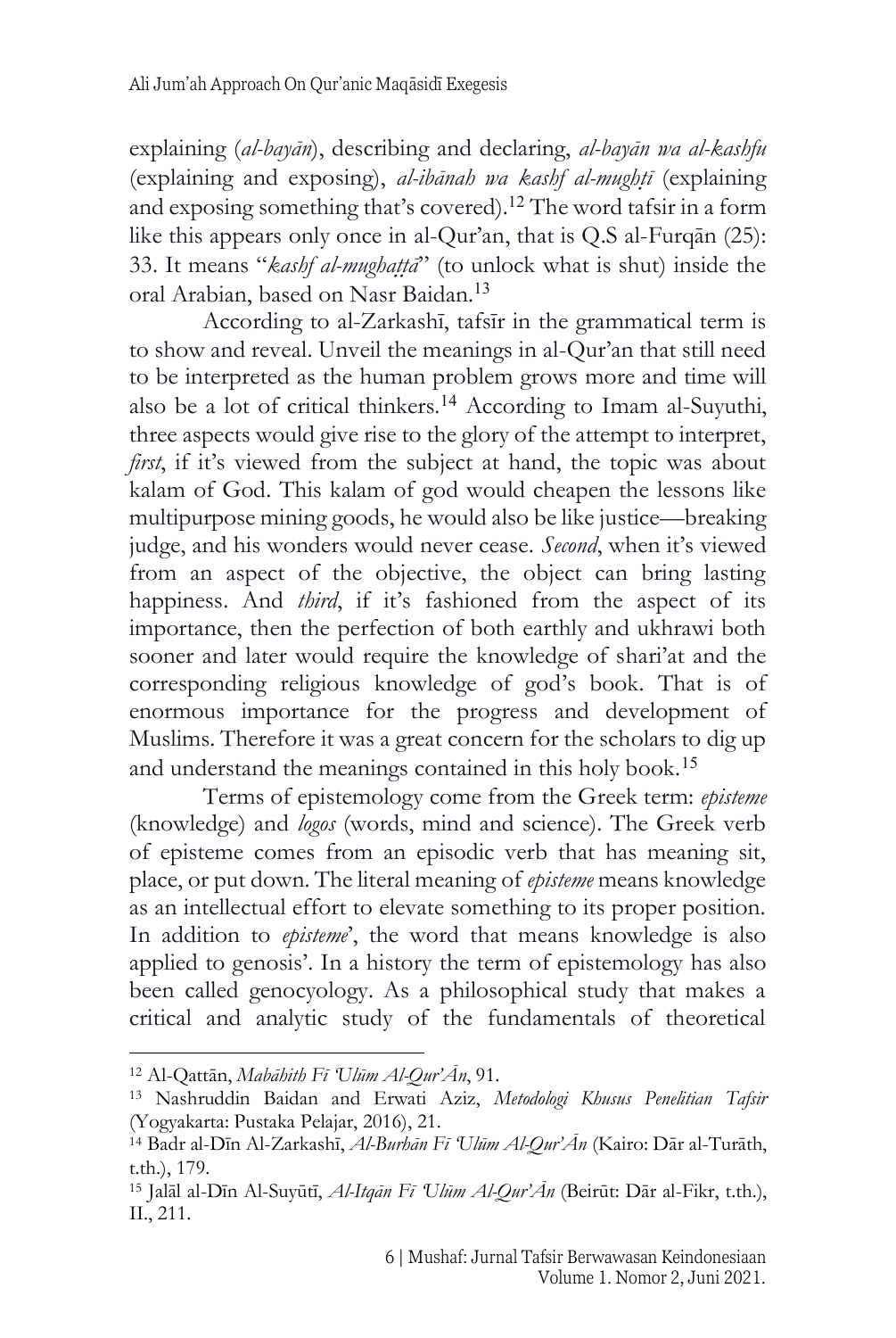knowledge, epistemology is sometimes also called a theory of knowledge (theory of knowledge/ erkentnis theory).<sup>16</sup> Etymologically, it means the theory of knowledge. Epistemology is a branch of philosophy that debate or delve into the origin, order, methods, and truth of knowledge. 17

The first term of epistemology was popularized by j. f. ferrier (1854 c.e.) who distinguished two branches of epistemology philosophy and ontology. Epistemology is defined as the method or method of seeking knowledge while ontology represents the very nature of knowledge itself. A more specific picture, the epistemology traces the origin, structure, method and validity of knowledge (the branch of philosophy investigative which the origin, structure, and knowledge), which becomes the points of the study in epistemology.<sup>18</sup> So in a sense, it is one of the three-pillars studied in the philosophy of science beyond ontology and axiology. In the ontology, the issues discussed are of the nature of what is discussed, and in axiology, the matter comes down to what the studied sciences are used for. Whereas in the epistemology is about how to study science and body of knowledge.

That is true that initially epistemology was only renowned in the field of philosophy, but the more mufassir scholars exist, who were also required by the ageof world, made them always to look for meaning in al-Qur'an, so contemporary mufassir used the term "interpretive" to account for the interpretive products produced by islamic thinkers. The role that the mufassir live very strongly in the search for verses in al Qur'an, as well as the differences of *episteme* and the view of mufassir have a strong bearing on the meaning of al-Qur'an. <sup>19</sup> The arrival of contemporary mufassir such as Ali Jum'ah, plays a major part in life now as one of our first impressions of God.<sup>20</sup>

<sup>16</sup> Anwar Mujahidin, "Epistemologi Islam: Kedudukan Wahyu Sebagai Sumber Ilmu," *Ulumuna* 17, no. 1 (2013): 41–64.

<sup>17</sup> Abdul Mustaqim, *Epistemologi Tafsir Kontemporer* (Yogyakarta: LKiS, 2012). 31 <sup>18</sup> Ibid. 32

<sup>19</sup> Himmatul Aliyah, "Epistemologi Tafsir Syu'bah Asa," *Dalam Jurnal Hermeneutik* 9, no. 2 (2015).

<sup>20</sup> Ahmad Fawaid, "Survei Bibliografi Kajian Tafsir Dan Fikih Di Pondok Pesantren: Kajian Atas Materi Radikalisme Dalam Literatur Pesantren Dan Respon Kiai Terhadapnya," in *Proceedings of Annual Conference for Muslim Scholars*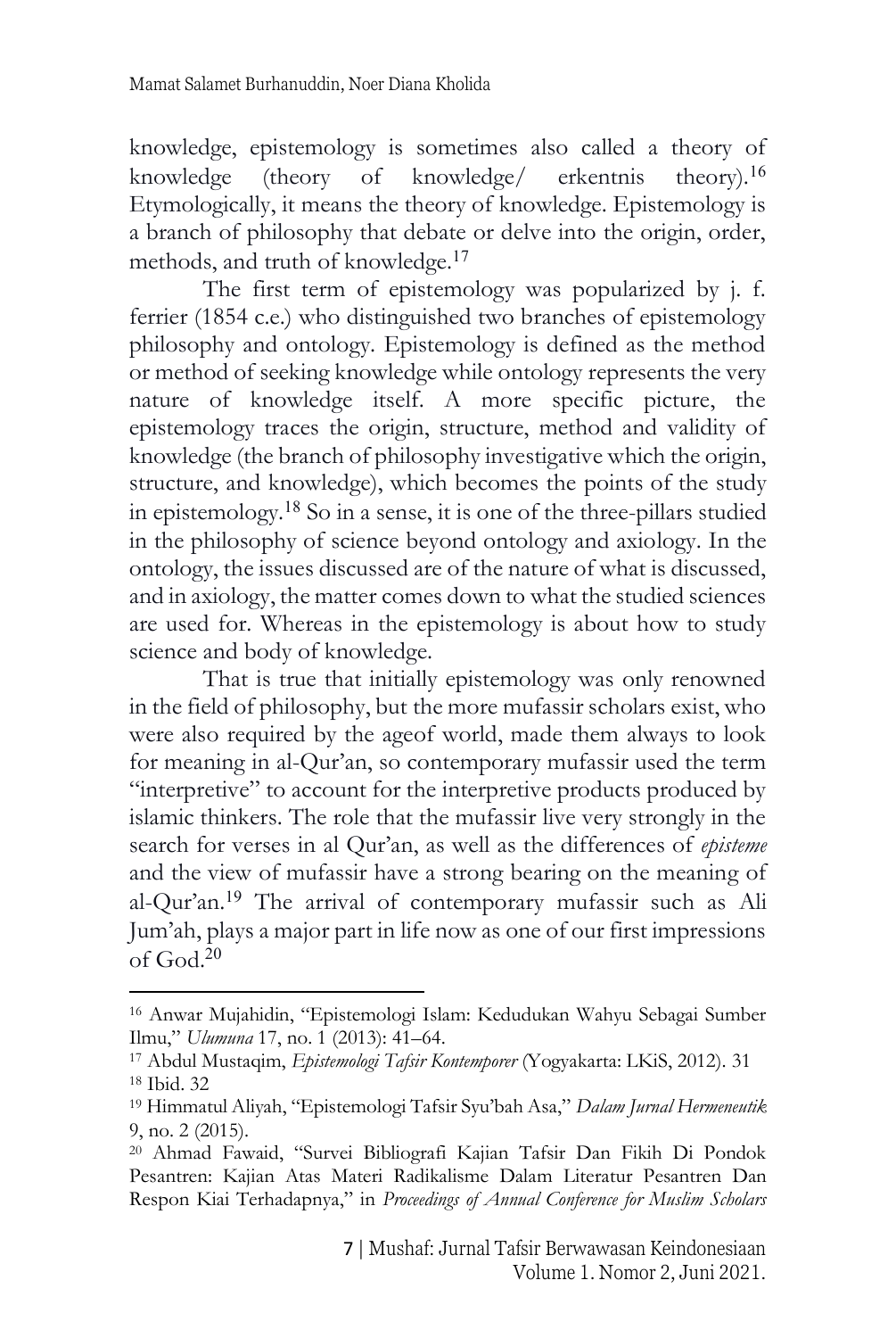Abdul Mustaqim said that the epistemology is the development of the interpretive epistemology of Al-Qur'an which is mapped into three forms, the interpretation of the formative era with the classical sense (beginning from the time of the prophet for about the second-century of hijriyah) as the sole holder of the true interpretation authority; Second, the affirmative interpretation of the era with an ideological reason that arose in the middle ages, which is more critical of madzhab-madzhab, which was pioneered by Ahmad Khan, Muhammad Abduh, and his companions; And third, the interpretation of the reformative era with developed critical reason in contemporary modern. <sup>21</sup> This era began with Islamic thinkers such as Sayyid Akhmad Khan, Nasr Hamid, Abu Zaid, Muhammad Arkoun, Farid Easack, Muhammad Syahrur, Fazlur Rahman, and many others.

Harun Nasution suggested that epistemology is the science that deals with knowledge and how to acquire it. On the other hand, A. Susanto defined epistemology as a conversion branch that studies its origins or sources, structures, methods, and schematics (validity) of knowledge. And on the other hand, Jalaluddin in his book of science philosophy suggested that epistemology is the knowledge that attempts to answer questions that refer to the process.<sup>22</sup>

# **Ali Jum'ah And Tafsīr Al-Nibrās Historical Intellectual of Ali Jum'ah**

The full name of Ali Jum'ah is Abu Ubādah Nūr al-Dīn Ali bin Jum'ah bin Muhammad bin abdul Wahhab bin Sālim bin Abdullah bin Sulaimān, Al-Azhari al-Shafi'ī. He was born in the town of Bani Suef on Monday, last April 1371 h /3 March 1952 c.e. And he was born from a woman named Fathiyah Hanim binti Ali bin 'id, a woman known for good behavior, kept running water and fasting

<sup>(</sup>Surabaya: UIN Sunan Ampel Surabaya, 2018), 161–72, http://proceedings.kopertais4.or.id/index.php/ancoms/article/view/118.

<sup>21</sup> Mustaqim, *Epistemologi Tafsir Kontemporer*. 33

<sup>22</sup> Sherly Dwi Agustin, "WACANA MISOGINIS DALAM DISKURSUS TAFSIR AKADEMIS (KAJIAN EPISTEMOLOGIS ATAS JURNAL TAHUN 2010-2019)," *MUṢḤAF: Jurnal Tafsir Berwawasan Keindonesiaan* 1, no. 1 (2020): 25– 52.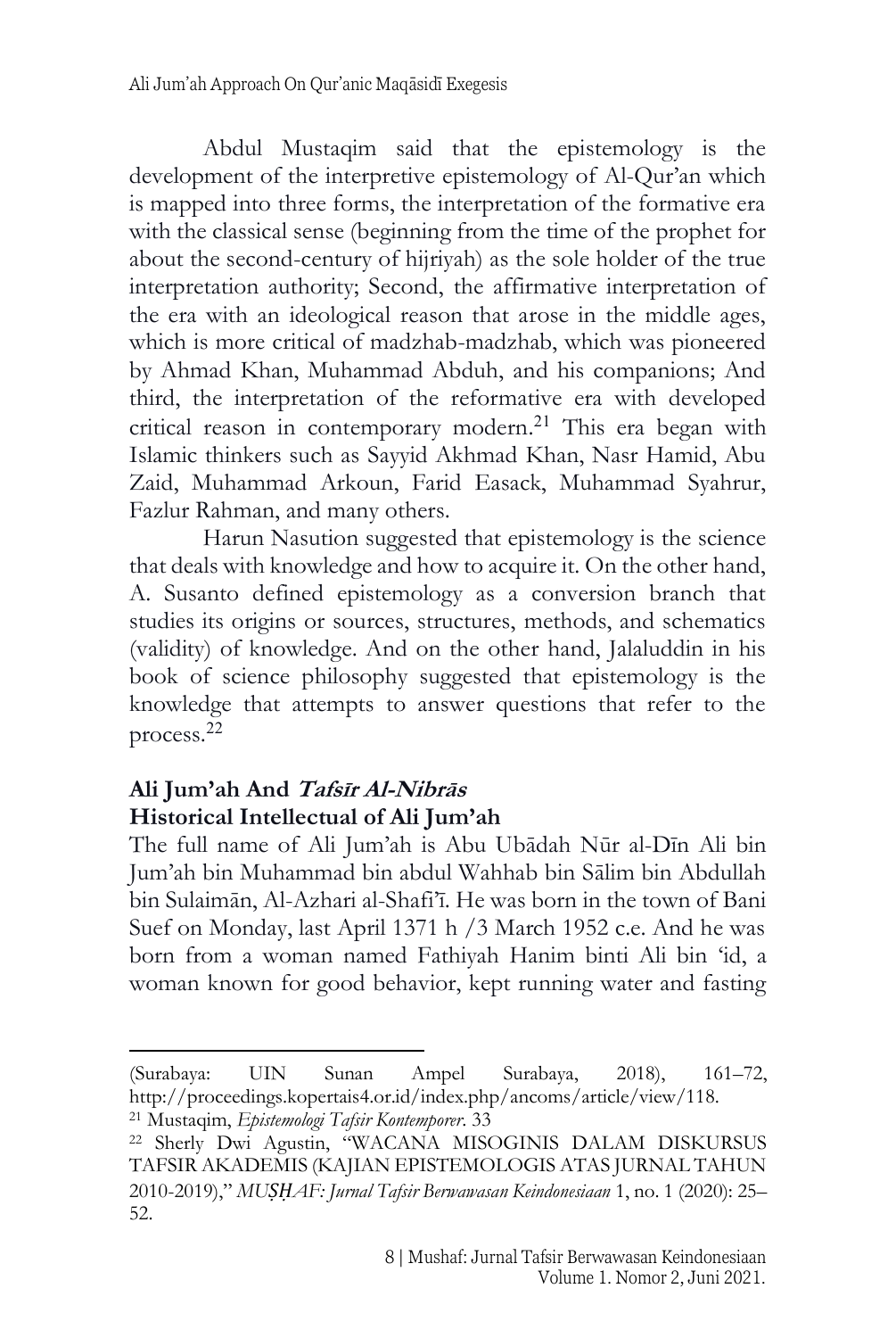since the age of baligh. His father was Sheikh Jum 'ah bin Muhammad, a graduate of Cairo university law school.<sup>23</sup>

The learning and piety, and the high character that surrounds his life, because the teachings and upbringing of a parent are always on his guard. His father had a library that was rich in books, and from his childhood, Syaikh Ali Jum'ah had used to read it, and even today many of his father's books are well preserved in his library. Since the age of five years, he has been on intellectual trips. He obtained a diploma from elementary school \ in 1963 and obtained the diploma of junior high school in 1966 in the town of bani Suef. There he studied until he memorized al-Qur'an to some teachers, such as Muhammad SImail al Hamdaniy (al-Azhar), Sheikh Ahmad Abdul Azizi az-Zayat, Shaykh al-Janaayaniy, Shaykh al-Janaayaniy, Shaykh al-Mutawaliy, and many of his other teachers until 30 juz in 1969.<sup>24</sup>

After graduating his Junior High School (*Madrasah Ibtidā'iyah*) in 1966, he moved to the city of Cairo with his older sister who joined the school of architecture at Cairo University. Sheikh Ali Jum'ah youth completed his *Madrasah āliyyah* education in 1969. Then entered 'Ainu Syams University and earned a bachelor's degree in commerce in May 1973. After getting a college degree, he studied at al-Azhar, where he met his teachers and *mashāyikh*. He memorized various basic books of science to them, such as the *Tuhfatul At*}*fāl* in tajwid science, the Alfiyah ibn Malik in *nahwu* science, the al-Rahabiyah in legacy, the *al-Ghayah wa al-Taquniyah* in fictitious science, the *al-Mandhal-Bayqūniyah* in *Must*}*alah*} *H*}*adīth*, and some of the other basic sciences that led to his stepping stones in the higher reaches.<sup>25</sup>

He received a bachelor's degree from the faculty of Dirasat Islamiyah wa al- 'Arabiyah at al-Azhar University in Cairo in 1979. Then he continued his studies at the postgraduate school of al-

<sup>23</sup> Mark Sedgwick, "The Modernity of Neo-Traditionalist Islam," in *Muslim Subjectivities in Global Modernity: Islamic Traditions and the Construction of Modern Muslim Identities*, ed. Kristine sinclair Jung, Dietrich (Leiden: Brill, 2020), 125.

<sup>24</sup> Ibid. 126.

<sup>25</sup> Fredrik Brusi, "In Search of a Lost Paradigm: A Case Study Approach to Retracing Traditionalist Influence in the Fatwas of Ali Goma, Grand Mufti of Egypt," 2012.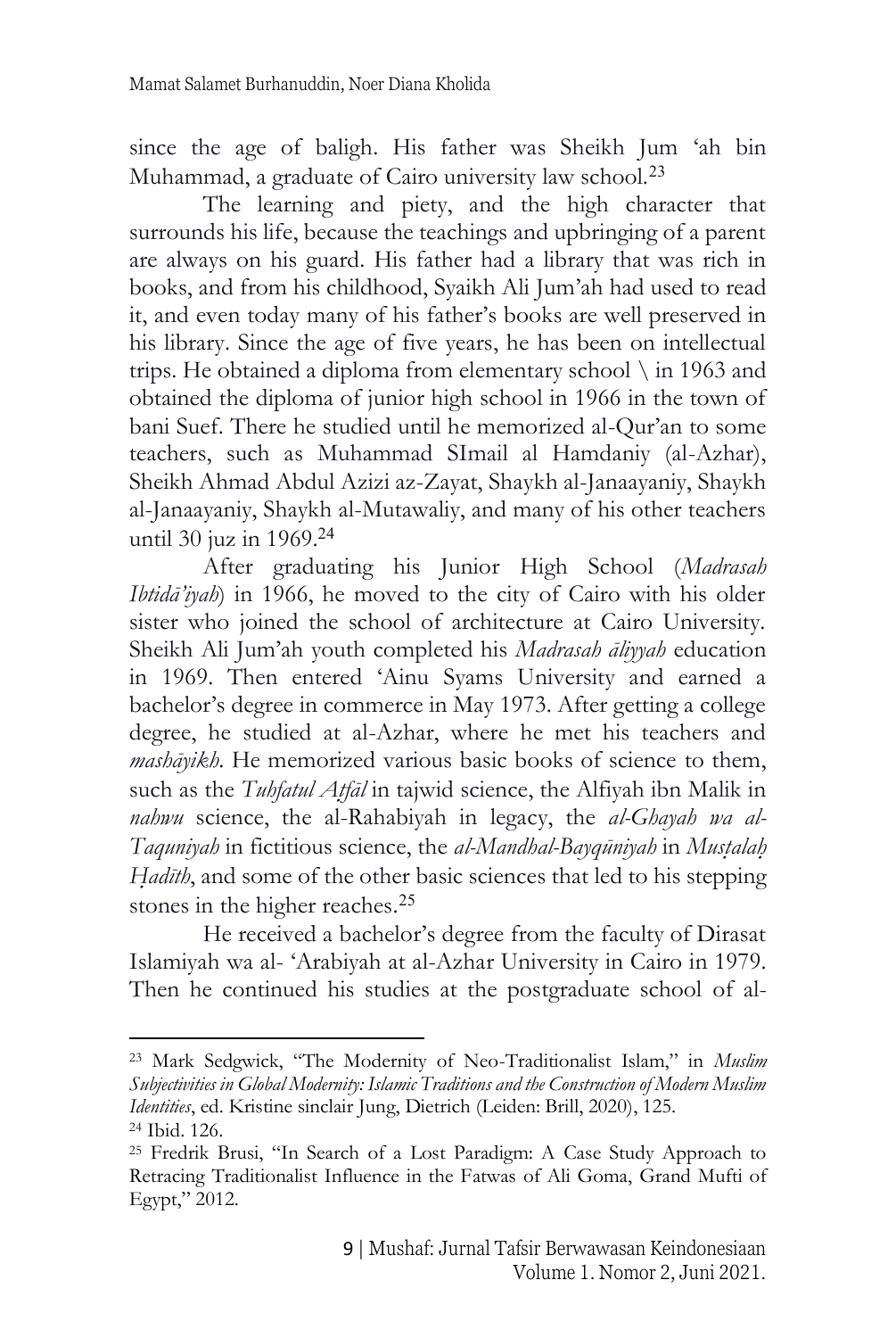Azhar University in Cairo at the school of Syari'ah wa al-Qanun with specs of the proposed until he received a master's degree in 1985 with a cum laude rating. He obtained a doctorate in the same field from the same university in 1988, with a summa cum laude rating. In addition, he always attended science at the al-Azhar Mosque, studying the various branches of learning from the sermons there.

Before he was granted Grand Mufti of the Arab Republic of Egypt, was a reference to Manahij Fiqhiyyah at al-Azhar University. In the mid-1990 Syeikh Ali Jum'ah reestablished the old tradition of teaching religion at the al-Azhar Mosque, which was a religion lesson at the al-Azhar Mosque, which was open to the public, so people who wanted to dig deeper into religion can join this lesson. This public lecture was located in a room near the mosque of al-Azhar.

In 2003 the Syeikh Ali was presented as the grand mufti of Egypt. Since he became the grand mufti of the Arab Republic of Egypt, he has made Dar al-Ifta a modern institution with the council of fatwa and checks & balances systems. Syeikh Ali Jum'ah also added a technological aspect to the institution by reporting a sophisticated website and a call center where people are getting easier to request a fatwa without having to go to the institution. Syeikh Ali Jum'ah was a productive writer on Islamic issues and wrote a weekly column in the Egyptian newspaper al-Ahram where he addressed contemporary issues.

Syeikh Ali Jum'ah is a very productive and prolific writer, and has often been published in al-Islamic Media, and actively fills the council of ta'lim, usually his aim is simple on legal matters and actual matters in society. Like his opinion on the LGBT problem. He also wrote a good book. His work deals mostly with Islamic law and history. But his most monumental work is Tafsir *al-Nibrās* fi Tafsir al-Qur'an, he has many references to such scholars<sup>26</sup>, among a Syeikh Ali Jum'ah works is: *al-Mus*}*t*}*alāh*} *al-Us*}*ūlī wa al-Tat*}*bīq 'alā Ta'rīf al-Qiyās, al-h*}*ukm al-Shar'ī 'inda al-Uṣūliyyīn, Athar Dhihāb al-Mah*}*al fī al-h*}*ukm, al-Madkhal li-Dirāsah al-Madhāhib al-Fiqhiyyah, 'Alāqah Us*}*ūl al-Fiqh bi al Falāsifah, al-Nashkh 'inda al-Us*}*ūliyyīn*, *al-Ijma'*

<sup>26</sup> Sumber :Suara Al Azhar dan berbagai sumber, Website Syaikh Ali Jum'ah http://alimamalallama.com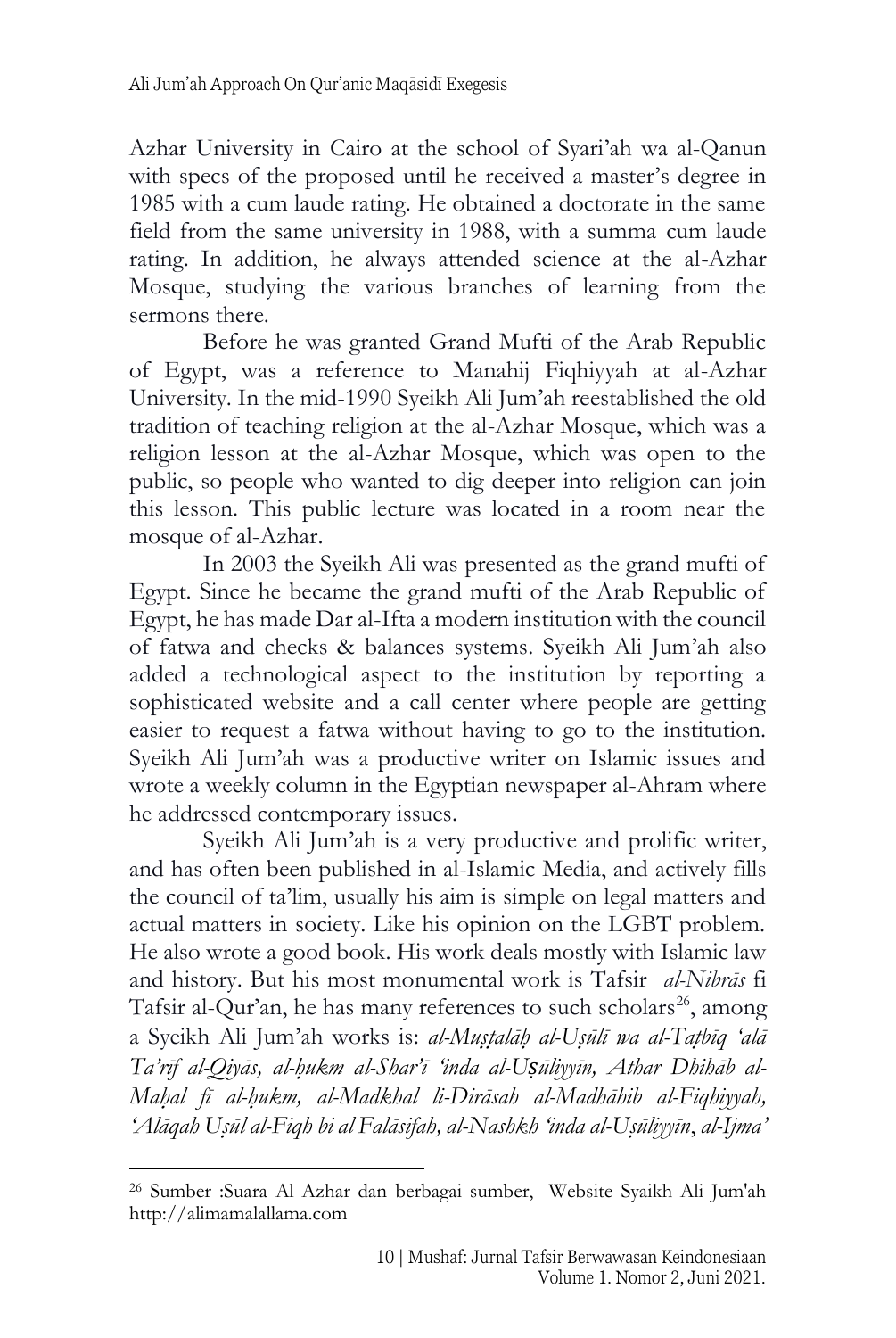inda al-Usūliyyīn, 'Aliyāt al-Ijtihād, al-Imām al-Bukhārī, al-Imām al-Shāfi'ī *wa Madrasatuhū al-Fiqhiyyah, al-Awāmir wa al-Nawāhī, al-Qiyās 'ind al-Uṣūliyyīn, Qaul al-S*}*ah*}*ābī, al-Makāyil wa al-Mawāzin, al-t*}*āriq ilā al-Turāth al-Islāmī, Sharh*} *Ta'rīf al-Qiyās, al-Bayān limā Yughshalu al-Adhān, Sayyidinā Muhammad Raṣūlillah lil-Alāmīn, Qad*}*iyyah Tajdīd Us*}*ūl al-Fiqh, al-Wah*}*y-al-Qur'ān al-Karīm*, *al-Mar'ah fī al-Had*}*ārah al-Islāmiyyah, Qad*}*iyyah Tajdīd Us*}*ūl al-Fiqh, al Mar'ah baina Ins*}*āf al-Islām wa Shubuhāt al-ākhr.*

## **An Overview of Tafsīr al-Nibrās F<sup>ī</sup> Tafsīr Al-Qur'ā<sup>n</sup>**

In the muqaddimah of *al-Nibrās fī Tafsīr al-Qur'ān*, he explained that al-Qur'an is a guide that must serve as a guide until the end of time, al-Qur'an always unleashes a miracle, unlimited mu'jizat. So many scholars started studying several sciences in earnest, such as history, figh, *usūl figh*, tauhid, and many more. According to the scholars who say that many of the ways we understand the meaning of this holy book, one example is Ibn Saraqah, different in describing the miracles of al-Qur'an, *wajhan kathīran* in his opinion means to have many forms of miracles, although many forms of miracles but al-Qur'an still contains two forms, that is wisdom and truth, no flaw, no doubt in the Qur'an, even less as a guide to Islam.<sup>27</sup>

He hoped this work could be the source of some contemporary problems, which could answer society civilization today because by keeping al-Qur'an, we could not only protect the dhohir thing but our hearts would be protected by it, reading the Qur'an as best it could be carried out day and night. It's just as important to read al-Qur'an closely.<sup>28</sup>

Tafsir *al-Nibrās fī Tafsīr al-Qur'ān* is including the contemporary book which consisted of 405 pages, begins with the explaining of miracles of al-Qur'an, *I'jāz* that has been learned from the understanding of the classical scholars until now, the next chapter explains the steps before translating into the production of tafsir products, then the final chapter of his interpretation, starting from the first-serve al-Fatihah to the seven one.

<sup>27</sup> Ali Jum'ah, *Al-Nibrās Fī Tafsīr Al-Qur'ān Al-Karīm* (Kairo: T.tp, 2009), 89. <sup>28</sup> Ibid. 89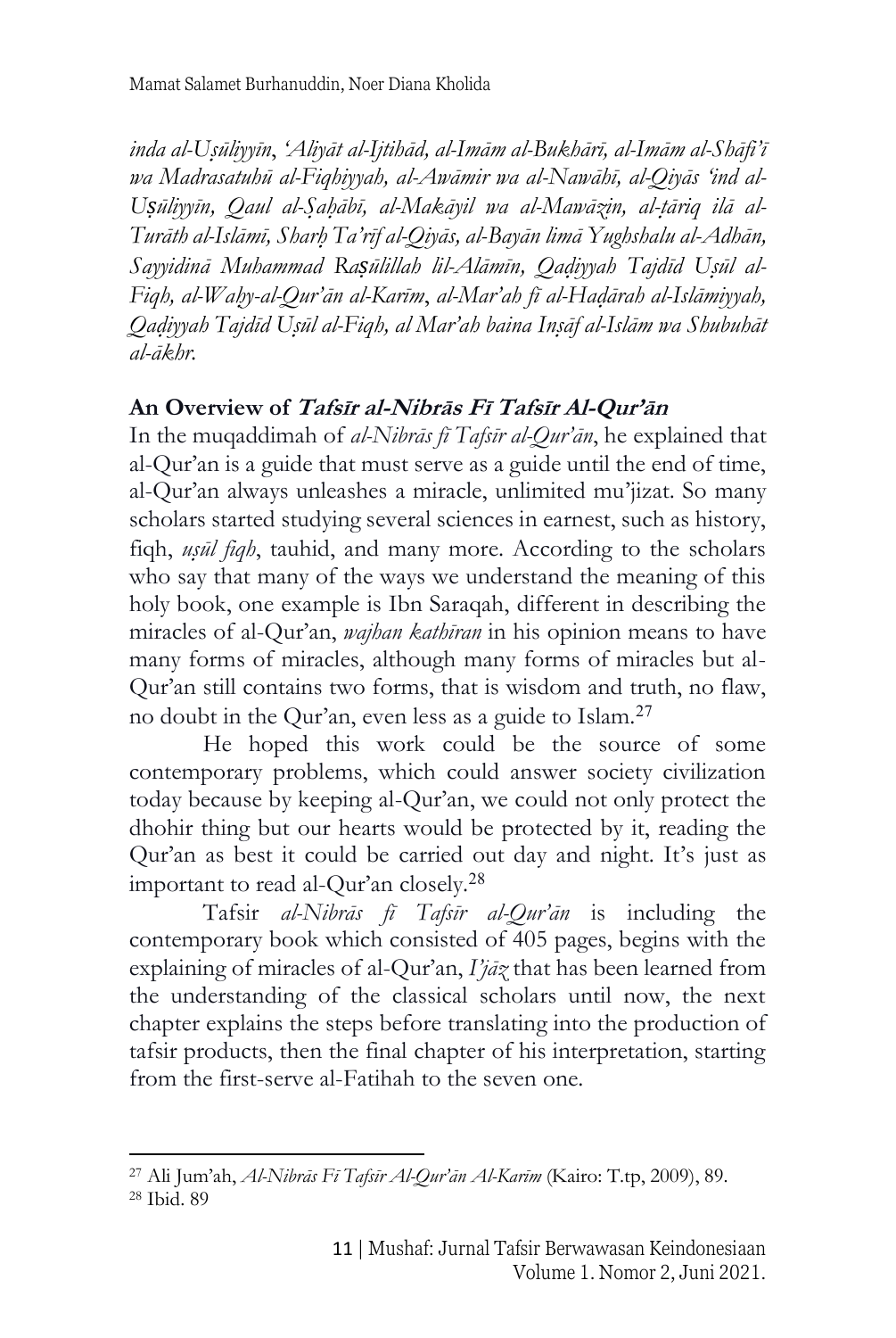The steps before interpreting al-Qur'an, he felt that he should understand the science of al Qur'an which is open to the public and should keep the thought patterns reflected on the prophet, but without removing *istinbat* (not rejecting the prophet), having a view that would conform to human civilization, believing in al-Qur'an that it was able to give birth to many sciences, The final step is believing that the Qur'an not only probed about the law but was also able to examine modern scientists.<sup>29</sup>

[Therefore, in his opinion, a](http://www.u-dictionary.com/home/word/Therefore,%20a%20mufassir%20thinks%20he%20should%20understand%20Arabic,%20understand%20the%20names%20of%20god%20in%20the%20qur%20) *mufassir* should understand Arabic [and first method is](http://www.u-dictionary.com/home/word/Therefore,%20a%20mufassir%20thinks%20he%20should%20understand%20Arabic,%20understand%20the%20names%20of%20god%20in%20the%20qur%20) *tafsīr al-Qur'an bi al-Qur'an*, detailed the [interpretation of sunnah, refer to the opinions of the](http://www.u-dictionary.com/home/word/Therefore,%20a%20mufassir%20thinks%20he%20should%20understand%20Arabic,%20understand%20the%20names%20of%20god%20in%20the%20qur%20) *tābi'īn*, understand the *nah*}*wu* and *s*}*arf,* [understand the](http://www.u-dictionary.com/home/word/Therefore,%20a%20mufassir%20thinks%20he%20should%20understand%20Arabic,%20understand%20the%20names%20of%20god%20in%20the%20qur%20) *qawāid al-fiqhiyyah*, and [understand the](http://www.u-dictionary.com/home/word/Therefore,%20a%20mufassir%20thinks%20he%20should%20understand%20Arabic,%20understand%20the%20names%20of%20god%20in%20the%20qur%20) *ma'ānī* science. The character of Ali Jum'ah exegesis is always based on the *maqās*}*id sharī'ah*, means the science that teaches value to achieve a vision and mission. So he was able to interpret one of the prophet Yusuf stories, who had dreamed of seeing the eleven stars, the sun, and the moon; kneeling to him. Syeikh Ali Jum'ah interpreted the story by creating a basic economic concept. It means that whoever at present is capable of the science of economics, will be able to dominate the world.<sup>30</sup>

# **The Epistemology of Maqās**}**idi Exegesis Ali Jum'ah**

The activity of interpreting a verse has been in existence since the prophet saw. Because in the addiction of the duty of Rasulullah SAW, as hand over god's track first, he becomes the center in understanding the Quran too, where there is a need for an interpretation hadits that is very important to see the rapid expansion of the age with increased knowledge, and Syeikh Ali Jum'ah as contemporary mufassir involves his interpretation of the hadith, it will also influence to the interpretation that we know there are two forms: *bi al-ma'thūr* and *ra'y*, <sup>31</sup> Looking at his many published works like *al-T*}*arīq Ilā al-Turāth al-Islāmī*, a book that explains the three sections, the first are tools to understanding traditional science, the second explains the reasoning of a fatwa, and

<sup>29</sup> Ibid. 90

 $30$  Ibid.

<sup>31</sup> Baidan and Aziz, *Metodologi Khusus Penelitian Tafsir*. 102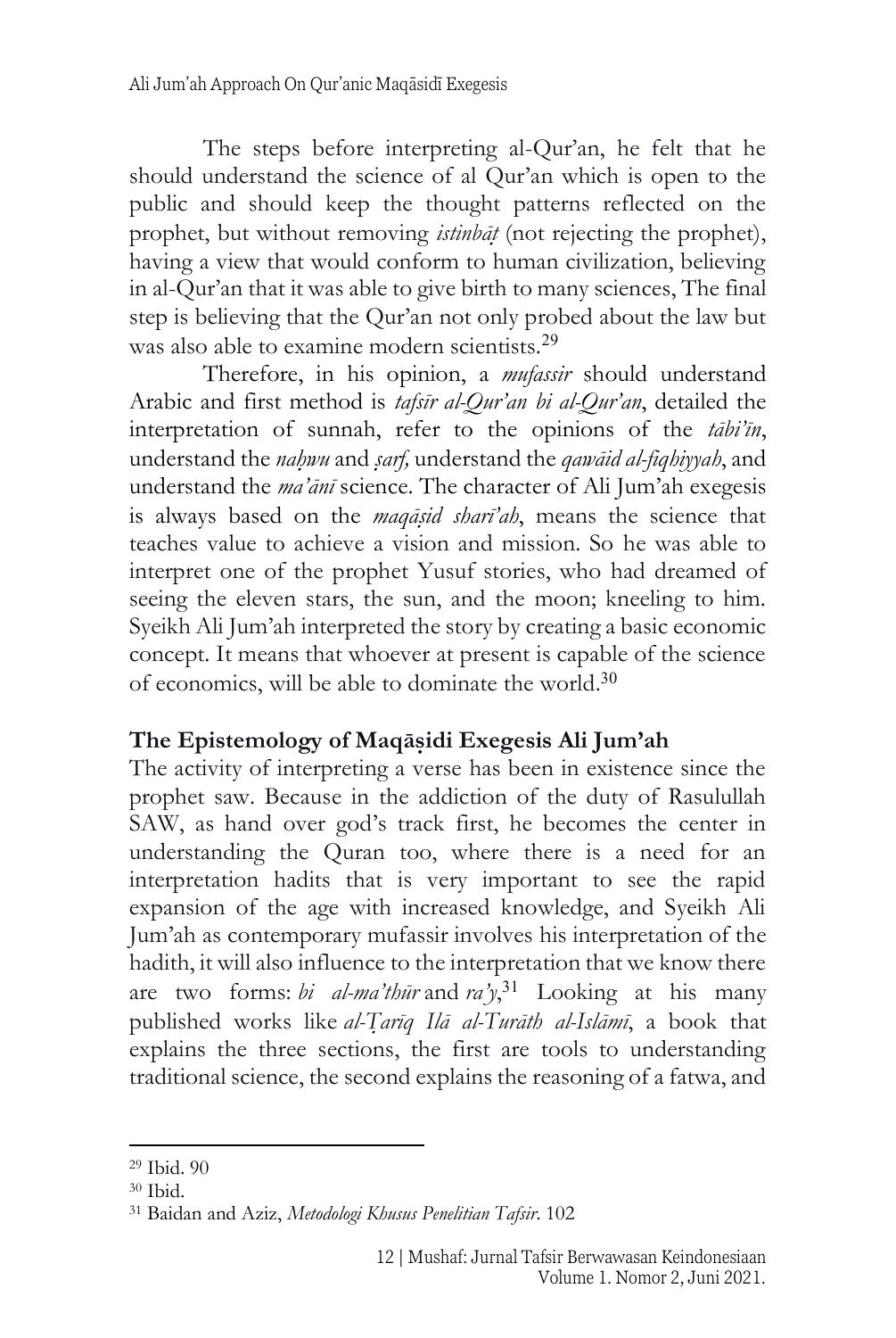the third explains the relation of the Qur'an and sunnah. <sup>32</sup> Reliance on sunnah will certainly affect the interpretation, of course studying the Qur'an and the sunnah requires sufficient Arabic understanding, while to understand perfectly needs requires an understanding of the uslub (Arabic style) sciences.

We can see the term tafsir fiqhiyyah in his interpretation of prayer. He interprets it based on mazhab Shāfi'ī. Describing the background of Syeikh Ali Jum'ah's life, he ever published a work entitled "*al-Imām al-Shāfi'ī wa Madrasatuhū al-Fiqhiyyah*" Besides, he did a lot of research on his father legacy books, the master of fiqhi. So Syaikh Ali Jum'ah's interpretation sources are from the holy book of Islam, in the framework of thinking, Syeikh Ali Jum'ah views the Qur'an as a hujjah, and also uses sunnah as a supporter of the Qur'an. In this case, He was a scholar who prioritized the opinions of the predecessors, so in the interpretation world that is called *bi al-ma'thūr*. <sup>33</sup> Then to see the authenticity and validity, he sees the evidence of *qat'i* and *zanni*, where there are issues that can't be answered by Nash, he uses the qiyas. This is one form of his ijtihad as *mufassir*, in the matter of this method he follows the opinion of Imam Fakhruddin ar Razi, <sup>34</sup> and al-Baydhawi<sup>35</sup> . Another step whom Syeikh Ali Jum'ah use is various discipline sciences such as fiqhi, tauhid, etc which, of course, has not ruled out an approach from the linguistic.

The need for various methods of interpretation and contemporary approaches to produce the validity of contextual interpretations of mankind's problem is a reality that becomes a need. Here an illuminating interpretive study from an epistemology perspective will provide a new concept in the study of interpretation. We can see the methods of interpretation of one of the contemporary figures Fazlur Rahman, who said that "the message that the Quran wants to convey to mankind is not the meaning indicated by the literal expression itself, but the moral ideal

<sup>32</sup> Ali Jum'ah, *Al-Tarīq Ilā Al-Turāth Al-Islāmī* (Mesir: Dar al-Misr, 2004). 211.

<sup>33</sup> 'Abd al-Wahhab Khallaf, *Ilmu Usūl Al-Fiqh* (Kairo: Maktabah al-Da'wah al-Islāmiyah, n.d.)., 153.

<sup>34</sup> Khālid' Abd al-Rahmān Al-Akk, *Usūl Al-Tafsīr Wa Qawā'iduhu* (Beirūt: Dār al-Nafāis, 1986). 172.

<sup>35</sup> Ibid.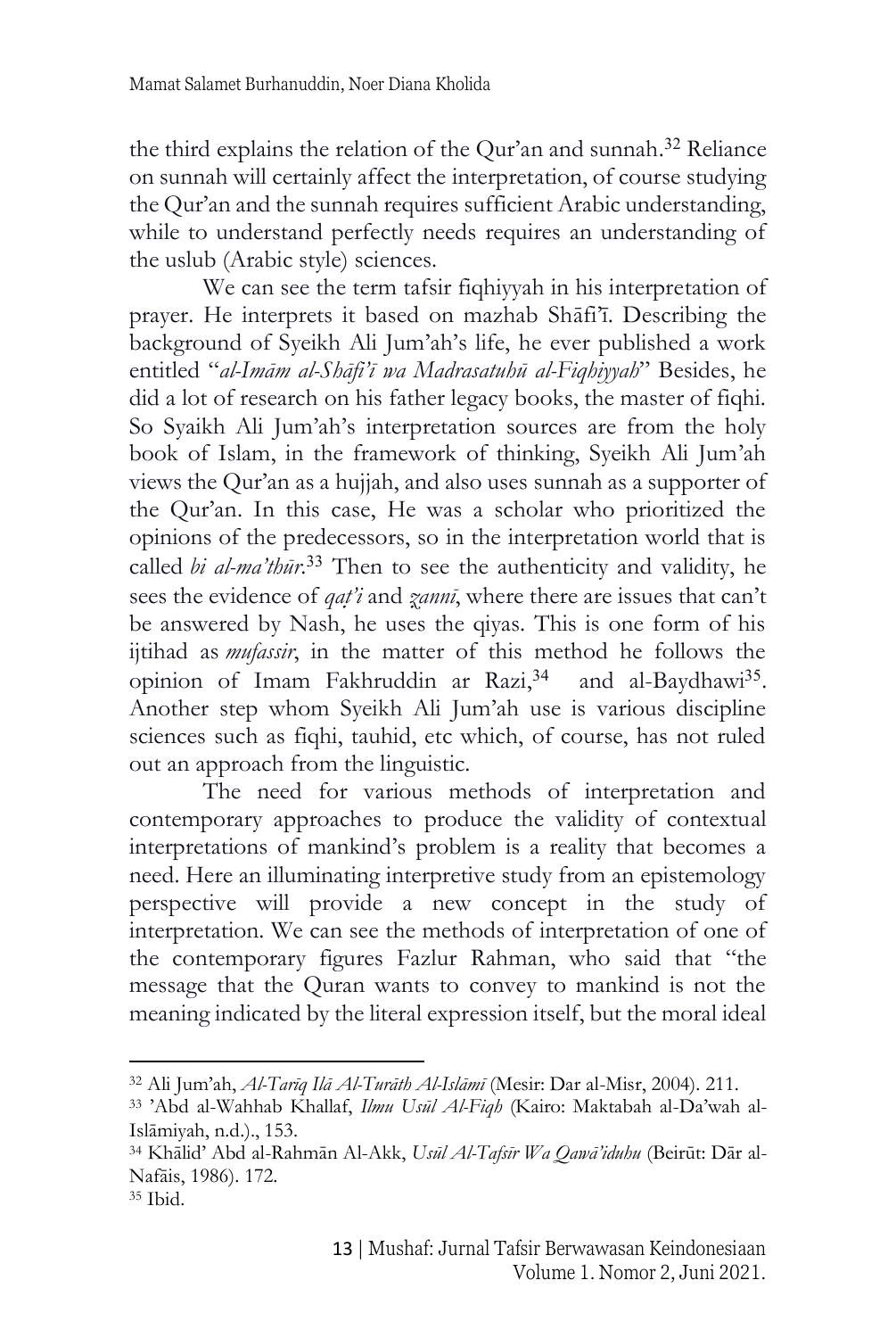behind the literal expression. Therefore, the verses of the Quran must be understood from the side of his moral message and *maqās*}*id al-Sharī'ah. 36*

To see hidden meaning in the Qur'an, Syeikh Ali-Jum'ah uses the *ijmālī* (global) method. He lists the names of contemporary scholars as his references. The contemporary *mufassir* agrees that the *ijmāli* method refers to a method that describes the Quran briefly but includes a popular language, easy to understand and easy to read,<sup>37</sup> and the system of writing follows the texts in the *mushaf uthmānī*. It matches his continuous interpretation of scripture.

Understanding the origin of interpretations, which would eventually reveal the interpretation of Syeikh Ali Jum'ah, much of the interpretation of ancient scholars, such as al-Qurtubi, and as-Suyuthi, and az-Zamakhshari. And Syeikh Ali Jum'ah uses a cognitive thinking model and learns a lot of early mufassir experiences. And for him the thing that was required is learning the art of *maqās*}*id Sharī'ah*, which *mufassir* needed to keep, there are five things: to keep religion, to protect ourselves, to protect the *nasab*, to protect the mind, and to guard property.<sup>38</sup>

Tafsir epistemology is how to know the messages found in the Qur'an and the hadits so it can be applied in any works. Moreover, after understanding the epistemology concepts and theories offered by Ali Jum'ah based on *fiqh*, suggesting that this study research, especially as a student, is expected to be more critical, prudent and prudent in view of an interpretation, especially for *mufassir* who has more thought of *Maqās*}*id al-Sharī'ah*.

Looking in this matter, Ali Jum'ah is superior to the use of contemporary language, beside *usūl fiqh*-based he also uses scientific language, an interpretation that is usually used (an interpretation in *mushaf*) makes his interpretation easy to learn and that language is concise and simple. It is different with ancient *mufassir* works such as tafsir *fī ẓilāl al-Qur'ān* of Sayyid Qutub which uses of tasawuf languages.

<sup>36</sup> Eni Zulaiha, "Tafsir Kontemporer: Metodologi, Paradigma Dan Standar Validitasnya," *Wawasan: Jurnal Ilmiah Agama Dan Sosial Budaya* 2, no. 1 (2017): 81– 94.

<sup>37</sup> M Quraish Shihab, *Kaidah Tafsir* (Tangerang: Lentera Hati Group, 2013).

<sup>38</sup> Jum'ah, *Al-Tarīq Ilā Al-Turāth Al-Islāmī*, 23.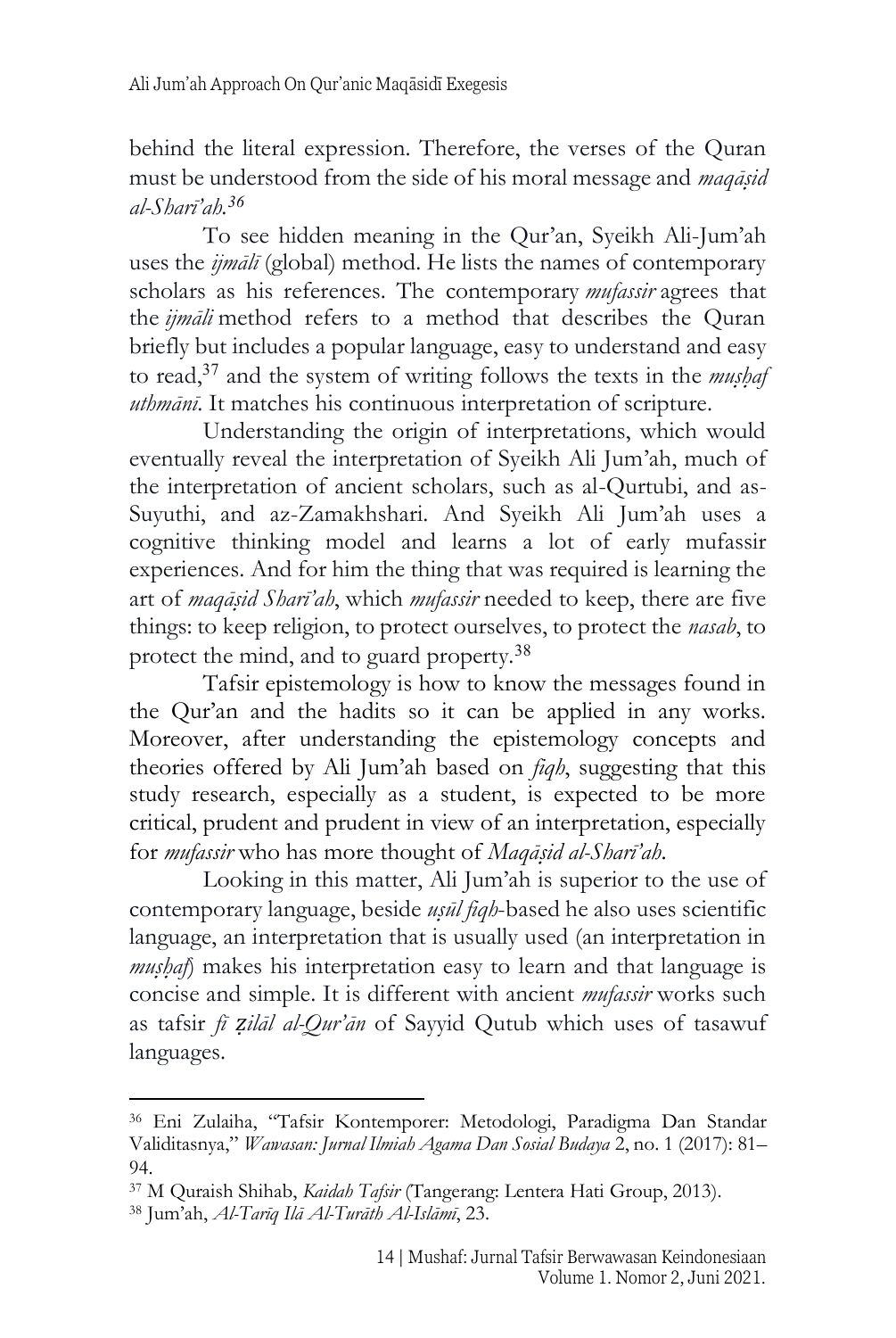As described above, *al-Nibrās fī Tafsīr al-Qur'ān al-Karīm* is a broad interpretation. That is:

1. The presentation pattern is simple, but profound and informative. For example in the first verse of *surah al-Fatihah*: وقد ذكرنا من قبل في مداخل هذا التفسير : أن أسباءالحسنى في القرآن أكثر من مائة أ وخمسين أسيا وفي السنة مائة وأربعة وستون اسيار وعند ماتحذف المكرر تجدها صارت ,مائتين وعشرين اسيار بعضها صفات كيال, وبعضها صفات جارل,وبعضها صفات جلال فالاسم الكريم (الله) من صفات الكمال, وهذاالاسم الجليل (الله) لاجود لمثله في أي لغة ,على وجه الأرض, ويدل بكله عليه سبحانه وتعالى, لأنه مكون من ألف ولام ولام وهاء فإذاحذفت الألف تصبح (الله), وإذا حدفت اللام تصبح (له), وإذا حدفت اللام الأخرى يتبقى الضمير (هو), فلا إله إلا هو, فهو إذاسم كريم يدل بكله عليه سبحانه, ويشير إلى مثلا في الإنجليزية (god):أن الله مقصود الكل, فهل هذا النمط موجود في أي لغة؟ فكلمة ل على شيئ؟ أبدا, لاتدل على شيئ, فليس (d) فهل تدل (o)أو الـ (g)عندما نحدف الـ على وجه الأرض لغة تدل على كلمة (الله) بهذا بهذا الشكل, بالرغم من وجود ثلاثة آلاف ,وسـتائة لغة على الأرض,شائع منها نحو ثمان وعشرين لغة, لذلك أنزل الله القرآن بالعربية .ف(بسم الله) كلمة جامعة عجيبة غريبة

There is 5 explanation, that is:

- a. He analyzes a number of Asmaul Husma in the Qur'an and Hadist. Then the total is combined and divided again into three parts. Kamaal, Jamaal, and Jalaal character.
- b. Mukawwan is arranged or consist or formed from letters connection. It explains letters, such as analyzing letters of alif, lam, and ha' in lafadz of God.
- c. Namth is describing style or sentence form and content. For example, he interprets the word of God and compares it with God's word in English.
- d. Syai' means widespread or known or published. It means that in using Arabic, he uses simple language to understand by people
- e. Kalimah Jami'ah Gharibah is a sentence arrangement style that is comprehensive, including utterly mysterious transcendence which is God. But, it is only arranged by capitulation sentences. All of it is about linguistics, such as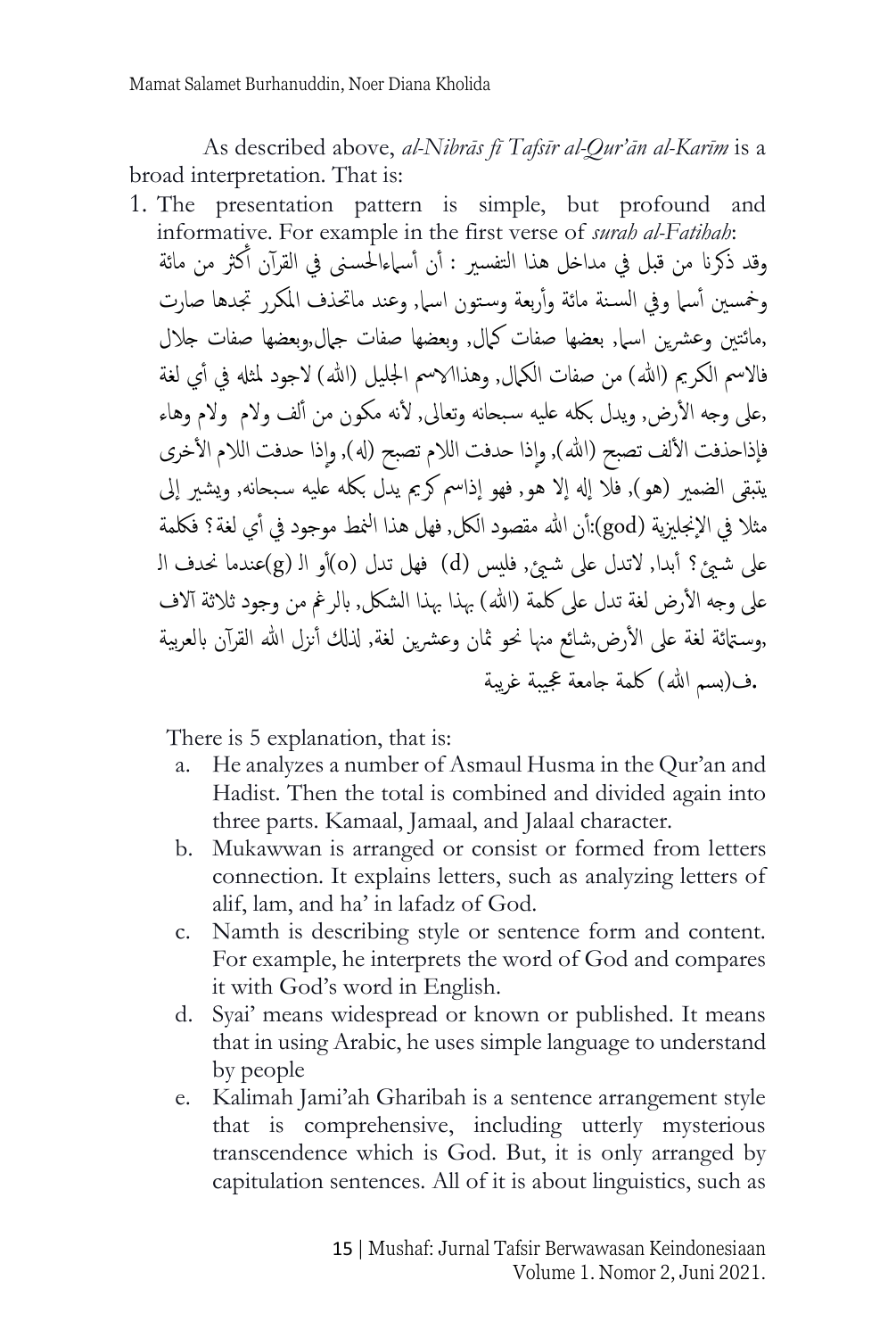one of his theoretical arrangements which using *ushul fiqh* (language philosophy)*.*

2. His quotes could be a Shari'ah law because Ali Jum'ah is so careful of *dho'if* (weak) hadist. Example when he interpreted the surah of al-Baqarah verse 3:

فالنبي صلى الله عليه وسلم وهو يقول: "بْنيَ الإسلامُ على خمس" فجعل الصلاة بعد و<br>با الشهادتين مباشرة, ويقول صلى الله عليه وسلم : العهد الذي بيننا وبينهم الصلاة, فمن تركهَا فقدْ كفَروانتبه إلى قوله [فقد كفر ], تجد أنه لمْ يقل: [فهو كافر ], إذ المقصود أنه أتى يشعبة من شعب الكفر, فإن من ترك العمل كله لا يخرج عن الإسلام, لكنه كمون ناقصًا, أو فاسقًا, أو عاصبًا. رواه البخاري في صحيحه:[١/٤٦] فتح, كتاب الإيمان, باب: الإيبان وقول النبي صلى الله عليه وسلم: بني الإسلام على خمس, ومسلم في صحيحه : [١/٤٥] كتاب الإيمن, باب: بيان أركان الإسلم ودعائمه العظام, وابن حبان في صحيحه:[١ ٣٧٤[وابن خزمية يف حصيحه:]١ ١٥٩/[, والرتمذي يف "سننه" كتاب ا المئانعن رسول/ الله صلى الله عليه وسلم, باب: ماجاء بني الإسلام على خمس, كلهم من ابن عمر رضي  $\mathbf{u}$   $\mathbf{u}$   $\mathbf{v}$ 

*The Meaning :*

*As for the prophet saw declared: Islam was built upon five pillars, namely prayer lies after two shahada sentences, and the Prophet saw said: the covenant between God and them is prayer, whoever passes through prayer then becomes a heathen. Asserting in the words of the prophet (peace and blessings be upon him). That (and so infidel) finds sacrilege (as in the meaning of the infidel), meaning the infidel, so if a man abandons the whole charity he is not out of Islam but is in the little charity, fasikh or asyiyan.*

The above citation also shows the presents which have already been proven to its forces, because the hadist were reviewed by Imam Bukhārī, who is one of the narrators who was recommended and recognized to its truth.

3. In his interpretation, Syeikh Ali Jum'ah does not eliminate the connections of the text, between the verses, and the surah. وقد حصل هنا ترابط بين أول الآية وبين آخرها, لأن هذا نظم ونسق رباني, فقد قال سبحانه في أولها: (يؤمنون بالغيب), ثم قال في آخرها: (وممارزقنهم), وكأنه يريد الإخبار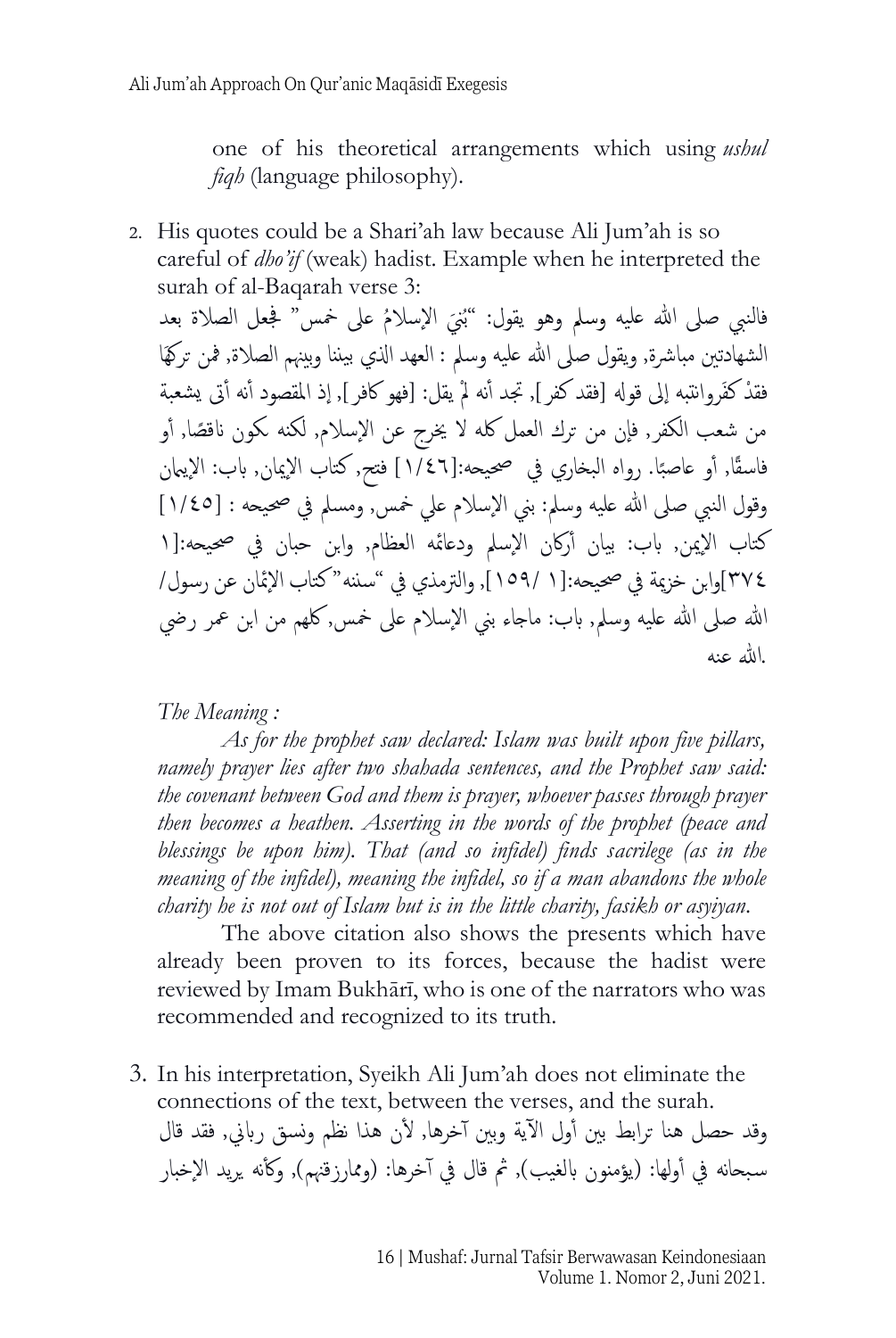عن الغيب مذكور ؟ فتكلم سبحانه أولآ عن نفسه صراحة, وتكلم في الوسط عن نفسه ضمنا,ثم رجع آخرا للكلام عن نفسه صراحة, فكأن التراكيب القرآنية على أعلى صور الاتساق, وكأنك ترى النص ينتقل من الصراحة إلى الضمنية ثم يرجع إلى الصراحة, وكأن ,الحق سبحانه يخاطب كل الناس, إما بالنص اللفظي, أوبالتسق الكامن في نسيج القرآن وخياطب من جيب امجلل ومن الجيبه, وخياطب من جيب ا الميان ومن الجيبه, وخياطب من كان عقله رياضيا هند سيا منظما ومن كان عقله فوضويا مشتتا, لأن الجميع خلقه وعباده, وهو سبحانه أنزل القرآن هداية للعالمين, والهداية سارية في القرآن لفظًا .ومعنًى ومسيجا,ونسقا, وممطا, فالقرآن هداية كله

It patently veers from the example of the interpretation of the verse. The meaning: here has been produced in connections between the beginning of the verse and the end of the surah, because of this system and the format of the corresponding the Qur'an verse, the word of god: circular *yu'minūna bi al-ghayb (*the beginning verse*) wa mimmā razaqnahum yunfiqūn* (the end of the verse)*.* He said that the Qur'an verse and the other one are still in rhyme. With all the advantages that the interpretation of *Tafsīr al-Nibrās fī Tafsīr al-Qur'ān al-Karīm*, this interpretation also has a variety of weaknesses, among them; In the interpretation of Ali Jum'ah is more dominant in its interpretation of tafsīr science, it means more dominant in the interpretation framework than in the interpretation itself. On the table of contents, at the beginning of the page (*muqaddimah*), he explains miracles then goes on to *madkhal ilā tafsīr al-Qur'an* where it must know the first step in studying and understanding the interpretive sciences. Next, in the muqaddimah of *al-Nibrās*, he also explains several important steps to study the Qur'an.

It differs from classical mufassir to contemporary with the considerable role, especially in the 20th century, where the mufassir began his interpretation by explaining the names of each surah, then observing its contents and setting the goal of the great theme. Inside each surah that would be interpreted an introduction that discussed the urgency of the surah in question. However, it does not discuss *asbāb al-nuzūl* to the surah that certainly applies to *asbāb al-nuzūl* in the interpretation. The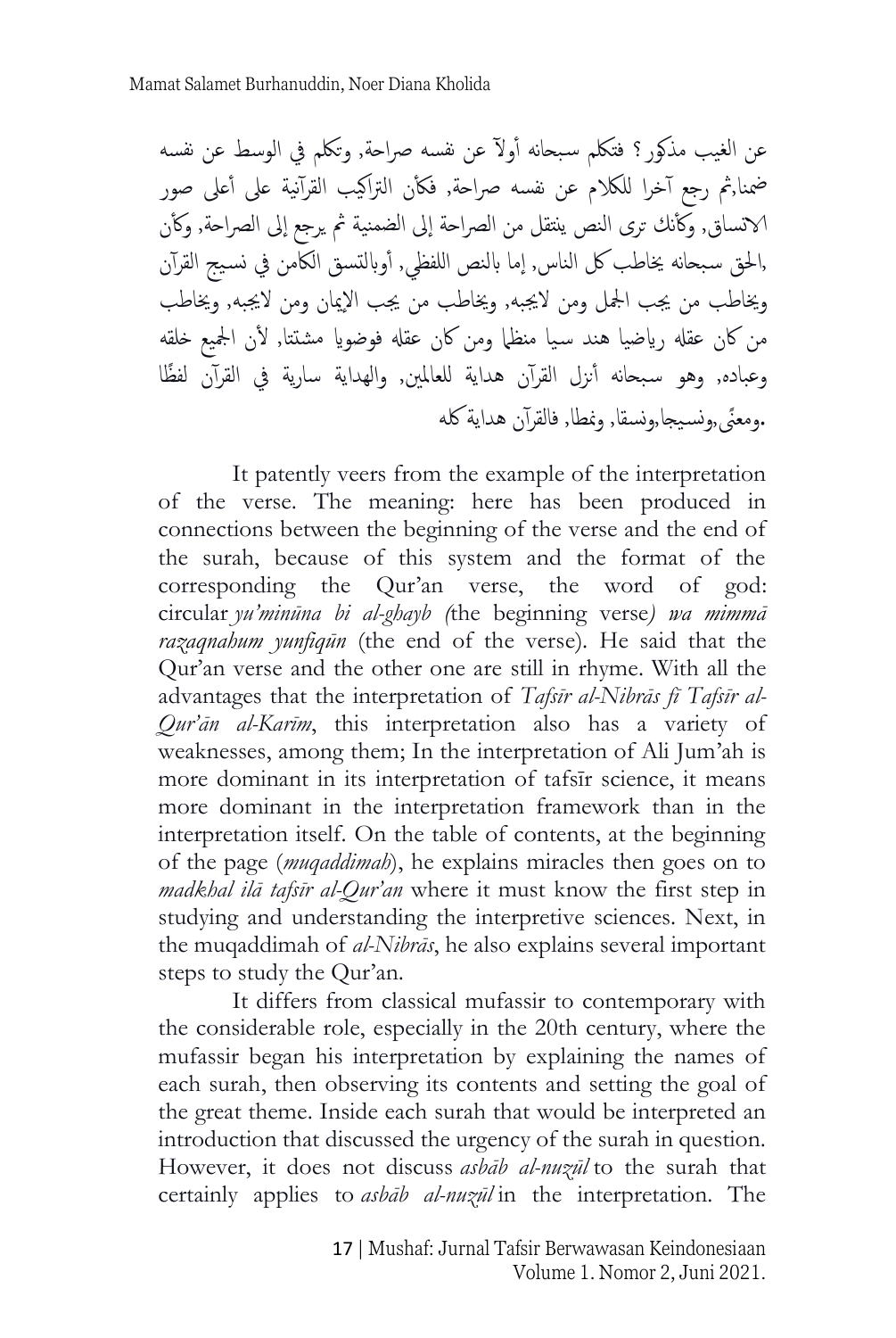scholars' placing knowledge of *asbāb al-nuzūl* as one of the scientific requirements for anyone who wishes to interpret the Qur'an, so the scholars explain some of *asbāb al-nuzūl* in the first interpretation process. Most of the history of *asbāb alnuzūl* consists of stories, both short and long.

The stories illustrate to the interpreter the condition of the people where the Qur'an comes down to teach, guide, and show them the right way. A *mufassir* might misinterpret a verse because he was considering only the time in which he lived, and ignore the context and condition of the people when the Qur'an was taken down.<sup>39</sup> Second, the histories of the *asbāb alnuzūl* explain to *mufassir* the place and time of the decrease of the Qur'an verse to a deeper understanding of the meaning of the text. Third, the stories in *asbāb al-nuzūl* also explain to the interpreters of psychiatric conditions, thoughts, and conditions of society then it can be able to know in what condition a scripture is handed down.

## **Conclusion**

From a long explanation of *Tafsīr al-Nibrās*, Ali Jum'ah positioned the al-Qur'an as the main source of interpretation (*al-qur'an yufassiru ba'd*}*uhum ba'd*}*a*) with the *munāsabah* verse technique. Meanwhile, he uses the hadīth as supporting data. In his interpretation process, Ali Jum'ah classified *qath'i* and *z*}*anniy* verses, and cases that were *z*}*anniy* could be interpreted using the *qiyās* method. From the methodological aspect, *Tafsīr al-Nibrās* uses the *Tah*}*līlī* method, which is to interpret verses in detail and cover various aspects, especially about fiqh.

Furthermore, from the epistemological aspect, the *Tafsīr al-Nibrās* is included in the formative *cum* reformative typology, which is an interpretation that maintains the classical exegetical model such as the use of riwāyah and the opinions of *mufassir*, but in certain cases the *tafsīr al-Nibrās* presents a color of contextual interpretation in responding to progress of the times with using critical logic. In this aspect, the *tafsīr al-Nibrās* can be considered as a tafsīr that puts

<sup>39</sup> Muchlis M Hanafi, *Asbabun-Nuzul: Kronologi Dan Sebab Turun Wahyu Al-Qur'an* (Lajnah Pentashihan Mushaf Al-Qur'an, 2017), 3.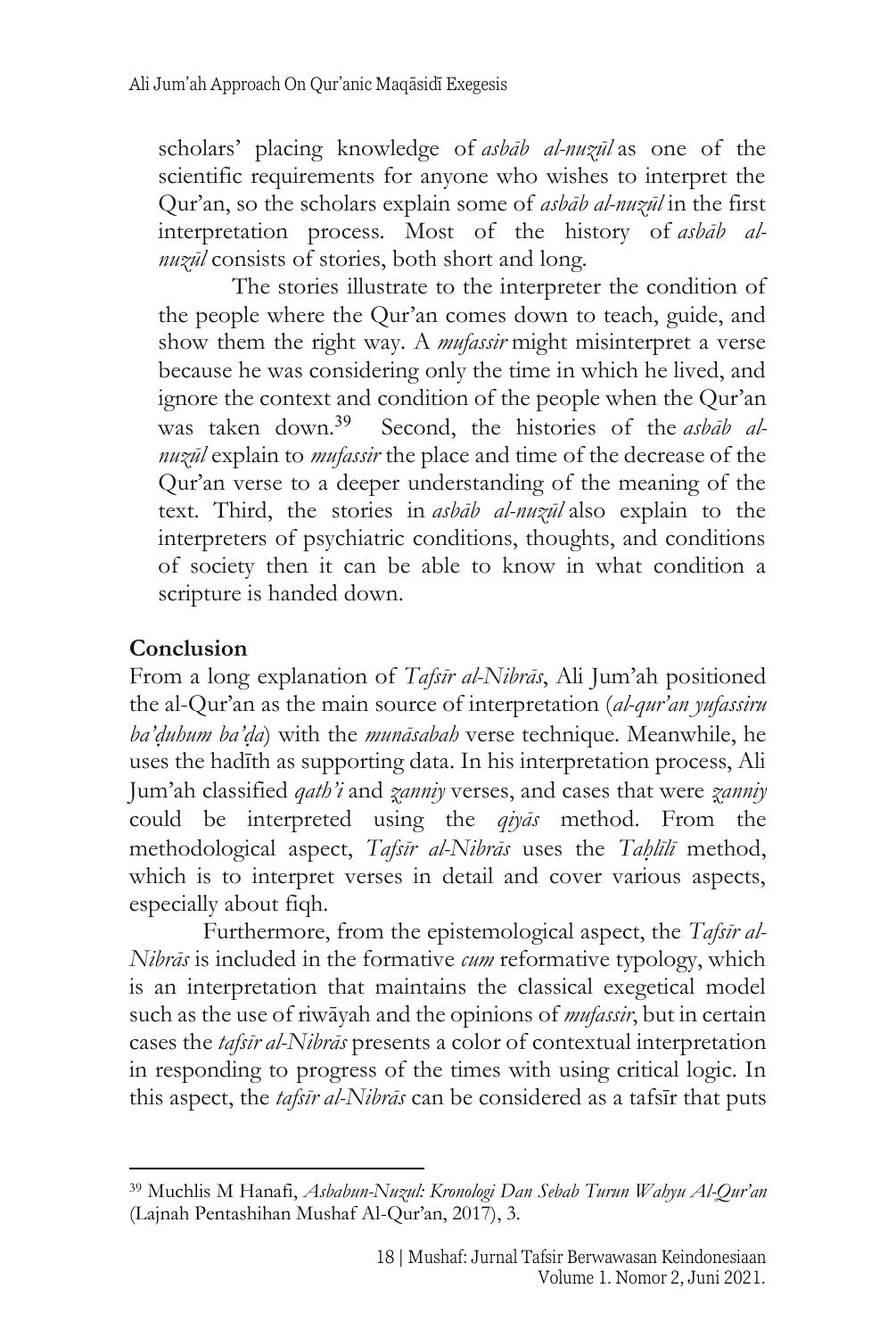forward the values of *maqās*}*id al-Qur'ān* which always adjusts to the challenges of the modern world.

#### **References**

- 'Abd al-Wahhab Khallaf. *Ilmu Usūl Al-Fiqh*. Kairo: Maktabah al-Da'wah al-Islāmiyah, n.d.
- Abidin, Ahmad Zainal, and Eko Zulfikar. "Epistemologi Tafsir Al-Jami'li Ahkam Al-Qur'an Karya Al-Qurthubi." *Dalam Jurnal Kalam* 11, no. 2 (2017).
- Agustin, Sherly Dwi. "WACANA MISOGINIS DALAM DISKURSUS TAFSIR AKADEMIS (KAJIAN EPISTEMOLOGIS ATAS JURNAL TAHUN 2010-2019)." *MUṢḤAF: Jurnal Tafsir Berwawasan Keindonesiaan* 1, no. 1 (2020): 25–52.
- Al-Akk, Khālid' Abd al-Rahmān. *Usūl Al-Tafsīr Wa Qawā'iduhu*. Beirūt: Dār al-Nafāis, 1986.
- Al-Qattān, Mannā' Khalīl. *Mabāhith Fī 'Ulūm Al-Qur'Ān*. Kairo: Maktabah Wahbah, 2000.
- Al-Suyūtī, Jalāl al-Dīn. *Al-Itqān Fī 'Ulūm Al-Qur'Ān*. Beirūt: Dār al-Fikr, n.d.
- Al-Zarkashī, Badr al-Dīn. *Al-Burhān Fī 'Ulūm Al-Qur'Ān*. Kairo: Dār al-Turāth, n.d.
- Aliyah, Himmatul. "Epistemologi Tafsir Syu'bah Asa." *Dalam Jurnal Hermeneutik* 9, no. 2 (2015).
- Anshori, Anshori. "Penafsiran Ayat-Ayat Ibadah (Studi Pemikiran Tafsir Harun Nasution)." *Nun: Jurnal Studi Alquran Dan Tafsir Di Nusantara* 6, no. 2 (2020): 211–39.
- Arkoun, Mohammed, and Robert D Lee. *Rethinking Islam: Common Questions, Uncommon Answers*. New York: Routledge, 2019.
- Baidan, Nashruddin, and Erwati Aziz. *Metodologi Khusus Penelitian Tafsir*. Yogyakarta: Pustaka Pelajar, 2016.
- Brusi, Fredrik. "In Search of a Lost Paradigm: A Case Study Approach to Retracing Traditionalist Influence in the Fatwas of Ali Goma, Grand Mufti of Egypt," 2012.
- Fawaid, Ahmad. "Filologi Naskah Tafsîr Bi Al-Imlâ' Surat Al-Baqarah Karya Kyai Zaini Mun'Im." *Jurnal Studi Ilmu-Ilmu Al-Qur'an Dan Hadis* 20, no. 2 (2019): 143. https://doi.org/10.14421/qh.2019.2002-02.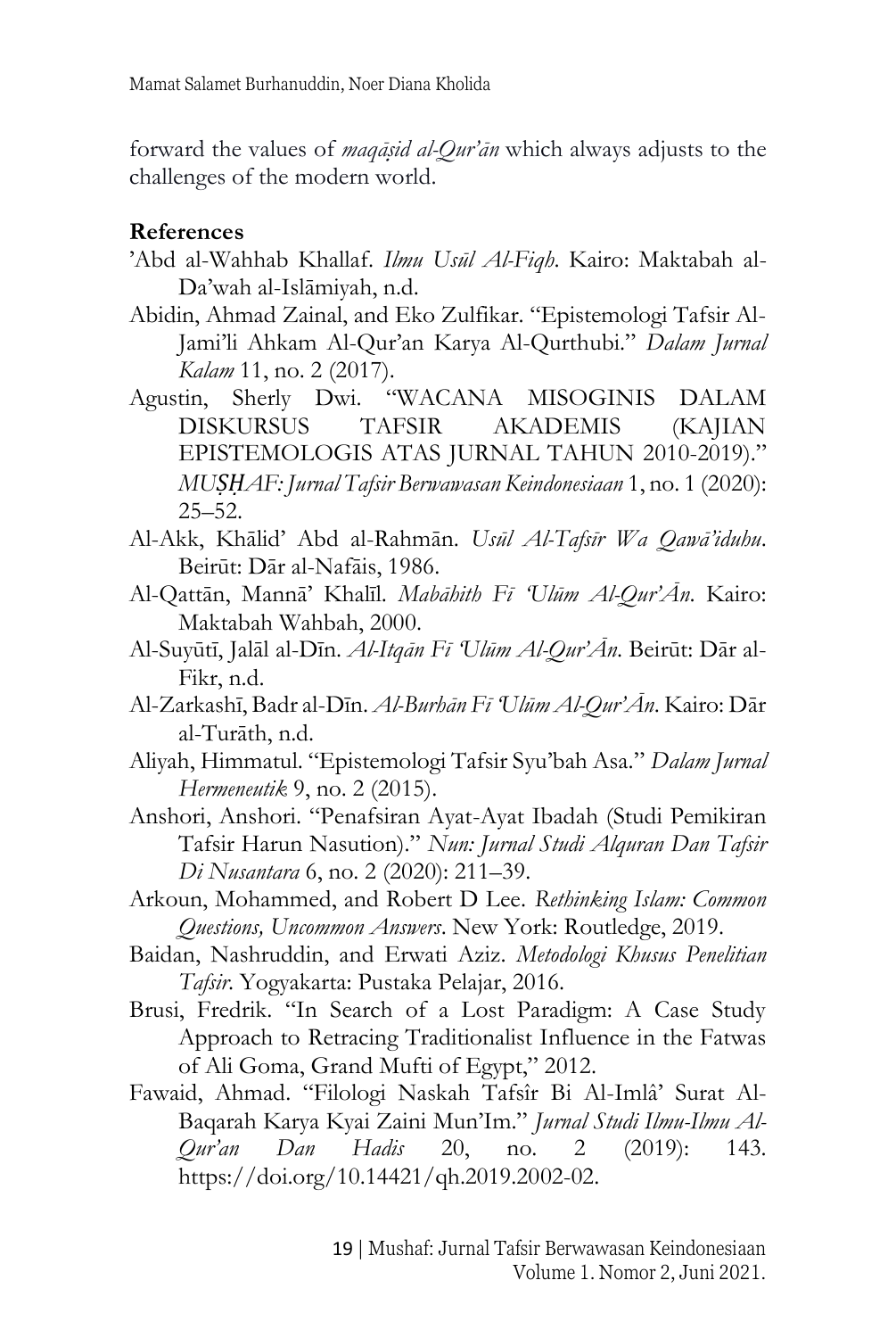- ———. "Survei Bibliografi Kajian Tafsir Dan Fikih Di Pondok Pesantren: Kajian Atas Materi Radikalisme Dalam Literatur Pesantren Dan Respon Kiai Terhadapnya." In *Proceedings of Annual Conference for Muslim Scholars*, 161–72. Surabaya: UIN Sunan Ampel Surabaya, 2018. http://proceedings.kopertais4.or.id/index.php/ancoms/artic  $le/view/118$ .
- Fawaid, Ahmad, and Thoriqotul Faizah. "A Sociolinguistic Analysis of Sword Verses." *Al Quds Jurnal Studi Al-Qur'an Dan Hadis* 5 (2021): 119–40. https://doi.org/1 http://dx.doi.org/10.29240/alquds.v5i1.2315.
- Fawaid, Ahmad, and Nafi'ah Mardlatillah. "Bias Ideologis Tafsir Hizb Al-Tahrīr." *MAGHZA: Jurnal Ilmu Al-Qur'an Dan Tafsir* 5, no. 2 (2020): 184–209. https://doi.org/10.24090/maghza.v5i2.4243.
- Gusmian, Islah. "Epistemologi Tafsir Al-Qur'an Kontemporer." *Al-A'raf: Jurnal Pemikiran Islam Dan Filsafat* 12, no. 2 (2015):  $21 - 32.$
- Hanafi, Muchlis M. *Asbabun-Nuzul: Kronologi Dan Sebab Turun Wahyu Al-Qur'an*. Lajnah Pentashihan Mushaf Al-Qur'an, 2017.
- Jum'ah, Ali. *Al-Nibrās Fī Tafsīr Al-Qur'ān Al-Karīm*. Kairo: T.tp, 2009.
- Jum'ah, Ali. *Al-Tarīq Ilā Al-Turāth Al-Islāmī*. Mesir: Dar al-Misr, 2004.
- Kermani, Navid. "From Revelation to Interpretation: Nasr Hamid Abu Zayd and the Literary Study of the Qur'an'." *Modern Muslim Intellectuals and the Qur'an*, 2004, 169–92.
- Mujahidin, Anwar. "Epistemologi Islam: Kedudukan Wahyu Sebagai Sumber Ilmu." *Ulumuna* 17, no. 1 (2013): 41–64.
- Mustaqim, Abdul. *Epistemologi Tafsir Kontemporer*. Yogyakarta: LKiS, 2012.

———. "The Epistemology of Javanese Qur'anic Exegesis: A Study of Sālih Darat's Fayd Al-Rahmān." *Al-Jami'ah* 55, no. 2 (2017): 357–90. https://doi.org/10.14421/ajis.2017.552.357- 390.

Sedgwick, Mark. "The Modernity of Neo-Traditionalist Islam." In *Muslim Subjectivities in Global Modernity: Islamic Traditions and the Construction of Modern Muslim Identities*, edited by Kristine sinclair Jung, Dietrich. Leiden: Brill, 2020.